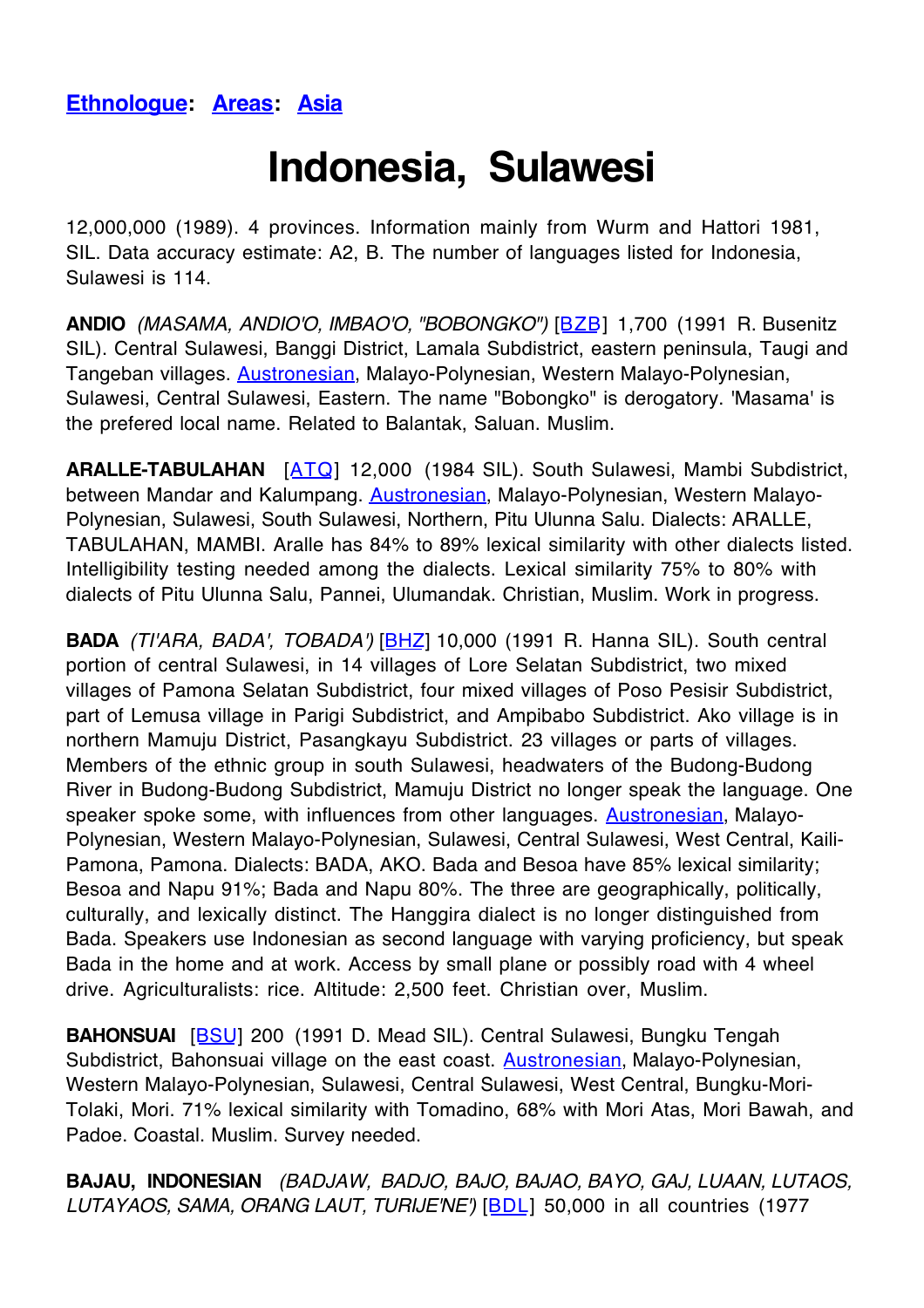Pallesen SIL); 25,000 in central Sulawesi (1979 Barr); 8,000 to 10,000 in south Sulawesi (1983 C. Grimes SIL); 5,000 or more in north Maluku (1982 C. Grimes SIL); several thousand in Nusa Tenggara (1981 Wurm and Hattori). In south Sulawesi in Selayar, Bone, and Pangkep districts. On the east coast of southeast Sulawesi on Wowonii, Muna, northern Buton, Kabaena, and northern Tukangbesi islands. Widely distributed throughout Sulawesi, north Maluku (Bacan, Obi, Kayoa, and Sula Islands), Kalimantan, and the islands of the East Sunda Sea. Other Bajau languages are in Sabah, Malaysia, and the southern Philippines. **Austronesian**, Malayo-Polynesian, Western Malayo-Polynesian, Sama-Bajaw, Sulu-Borneo, Borneo Coast Bajaw. Dialects: JAMPEA, SAME', MATALAANG, SULAMU, KAJOA, ROTI, JAYA BAKTI, POSO, TONGIAN 1, TONGIAN 2, WALLACE. Known as Bayo and Turijene in the language of Macassar. Known as Bajo in Buginese. It may include several languages. Vigorous language use in north Maluku. There are schools in some villages. They live in houses on stilts over water. Access by sea. Coastal inlets, islands, reefs, sand bars. Seamen. Muslim, traditional religion.

**BALAESAN** (BALAESANG, BALAISANG, PAJO) [BLS] 4,000 (1979 Barr). Central Sulawesi, Balaesang Subdistrict, 5 villages on the Manimbayu Peninsula. Austronesian, Malayo-Polynesian, Western Malayo-Polynesian, Sulawesi, Central Sulawesi, West Central, Balaesan. Not closely related to other languages. Muslim. Survey needed.

**BALANTAK** (KOSIAN) [BLZ] 25,000 (1991 Busenitz SIL). East central Sulawesi; Banggai District, Luwuk, Balantak, Tinangkung, and Lamala subdistricts, eastern peninsula; 49 villages or parts of villages. Austronesian, Malayo-Polynesian, Western Malayo-Polynesian, Sulawesi, Central Sulawesi, Eastern. Related to Andio, Saluan. Muslim, Christian, traditional religion. Bible portions 1991. Work in progress.

**BAMBAM** (PITU-ULUNNA-SALU, PITU ULUNA BINANGA) [PTU] 22,000 (1988 SIL). South Sulawesi, watershed of the Maloso and Mapilli rivers in Mambi Subdistrict of western Polmas District, overlapping into Majene and Mamuju districts. Austronesian, Malayo-Polynesian, Western Malayo-Polynesian, Sulawesi, South Sulawesi, Northern, Pitu Ulunna Salu. Dialects: BUMAL, BAMBAM (BAMBANG, BAMBAN, BAMBANG HULU), MEHALA'AN-EASTERN RANTEBULAHAN, WEST RANTEBULAHAN (RANTEBULAWAN), PATTAE (GALUNG), MATANGNGA, ISSILITA', SALU MUKANAM, PAKKAU. Access by foot, horse, or car. Vigorous language use. Complex dialect chain. Bumal has 83% to 94% lexical similarity with all dialects listed, 85% to 80% lexical similarity with dialects of Aralle-Tabulahan, Pannei, and Ulumandak. Grammar. Mountains, river valleys. Agriculturalists: wet rice, coffee. Christian (north), Muslim (south), traditional religion. Bible portions 1994-1995. Work in progress.

**BANGGAI** (AKI) [BGZ] 100,000 (1995 SIL). Central Sulawesi; Banggai, Liang, Bulagi, Buko, Totikum, Tinangkum, Labobo Bangkurung subdistricts; Banggai Islands off the eastern peninsula; 157 villages or parts of villages. Austronesian, Malayo-Polynesian, Western Malayo-Polynesian, Sulawesi, Central Sulawesi, Banggai. Dialects: EAST BANGGAI, WEST BANGGAI. Dictionary. Grammar. Muslim, Christian. NT 1993.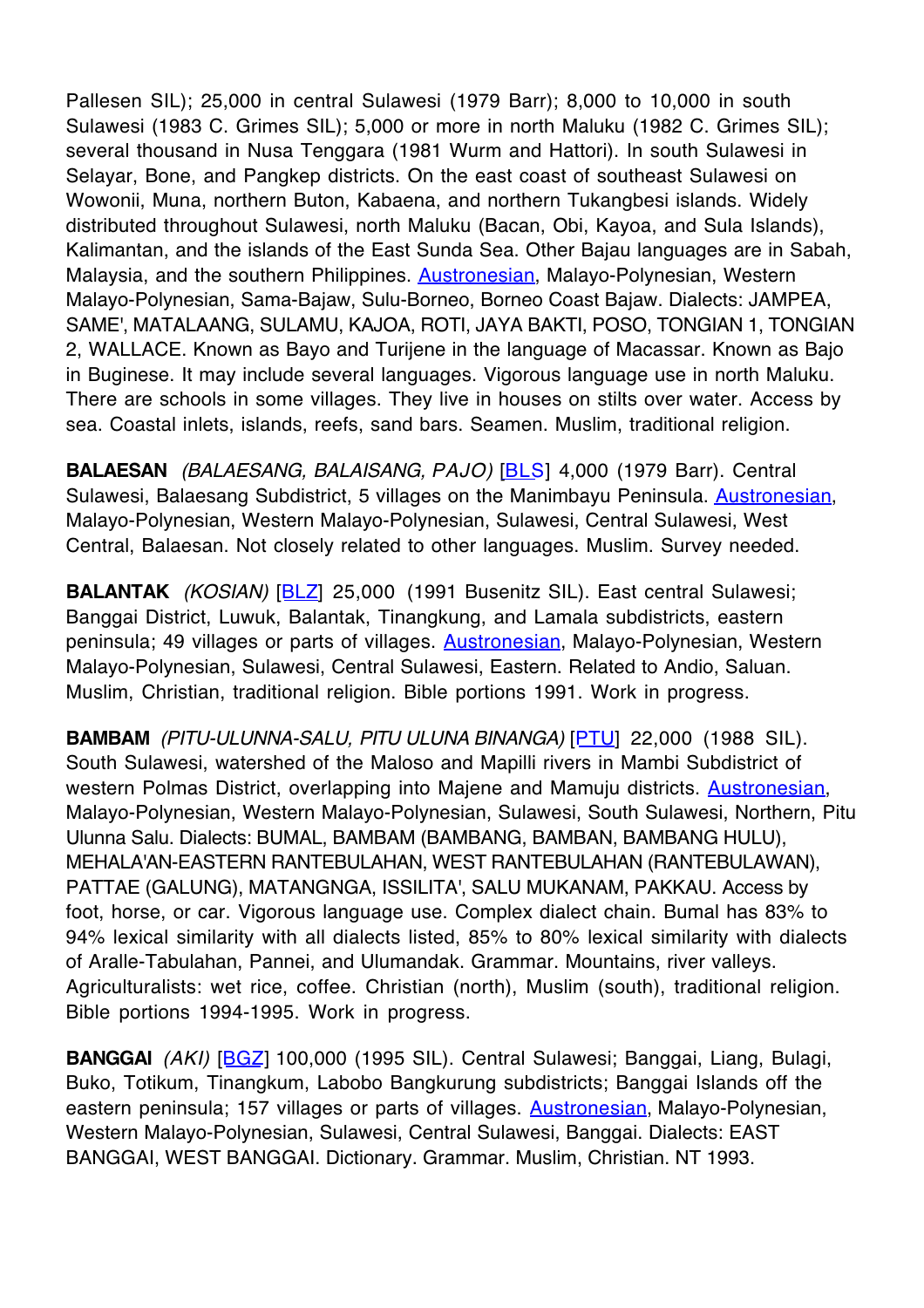**BANTIK** [**BNQ**] 11,000 (1981 Wurm and Hattori). Northeast section of the northern peninsula of Sulawesi; three villages, within Manado city limits. **Austronesian**, Malayo-Polynesian, Western Malayo-Polynesian, Sulawesi, Sangir-Minahasan, Sangiric. Christian. Survey needed.

**BARAS** (ENDE) [BRS] 250, or 50 households (1987 SIL). South Sulawesi, Mamuju District, south Pasangkayu and north Budong-Budong subdistricts, a few villages, mainly in Desa Baras, between the Lariang and Budong-Budong rivers. **Austronesian**, Malayo-Polynesian, Western Malayo-Polynesian, Sulawesi, Central Sulawesi, West Central, Kaili-Pamona, Kaili. Access by sea and road. 84% lexical similarity with Da'a, 85% with Inde, 80% or more with other Kaili varieties, 64% with Uma. Some think the language will die out. Muslim. Survey needed.

**BENTONG** (DENTONG) [BNU] 25,000 (1987 SIL). South Sulawesi, northwest corner of the southern tip of the peninsula; inland parts of Maros, Bone, Pangkep, and Barru districts. Austronesian, Malayo-Polynesian, Western Malayo-Polynesian, Sulawesi, South Sulawesi, Makassar. Closest to Konjo. Muslim over, Christian. Survey needed.

**BESOA** (BEHOA) [BEP] 3,000 (1991 R. Hanna SIL). Central Sulawesi, Lore Utara Subdistrict, Napu Valley, 8 villages. Austronesian, Malayo-Polynesian, Western Malayo-Polynesian, Sulawesi, Central Sulawesi, West Central, Kaili-Pamona, Pamona. Geographically, politically, culturally, and lexically distinct from Bada and Napu. Nearly everyone can speak Indonesian at some level. Access by small plane or 4-wheel drive vehicle. Agriculturalists: rice. Altitude: 3,700 feet. Christian over, Muslim. Work in progress.

**BINTAUNA** [BNE] 6,000 (1981 Wurm and Hattori). Northeast Sulawesi, around Bintauna. Austronesian, Malayo-Polynesian, Western Malayo-Polynesian, Sulawesi, Mongondow-Gorontalo, Gorontalic. Muslim. Survey needed.

**BOLANGO** (BULANGA, BULANGA-UKI, DIU) [BLD] 20,000, including 5,000 in Bolango, 15,000 in Atinggola (1981 Wurm and Hattori). Northeastern Sulawesi. Bolango is on the south coast of the peninsula around Molibagu, and Atinggola on the north central coast around Atinggola, between Kaidipang and Gorontalo. Austronesian, Malayo-Polynesian, Western Malayo-Polynesian, Sulawesi, Mongondow-Gorontalo, Gorontalic. Dialects: BOLANGO, ATINGGOLA. Separate language from Gorontalo (J. Little). Muslim. Survey needed.

**BOLANO** (BOANO, DJIDJA) [BZL] 2,350 (1990 N.P. Himmelmann). Central Sulawesi, Montong Subdistrict, Bolano village, on the south coast. Austronesian, Malayo-Polynesian, Western Malayo-Polynesian, Sulawesi, Central Sulawesi, West Central, Tomini. 83% lexical similarity with Tolitoli. Muslim. Survey needed.

**BONERATE** [BNA] 9,500 (1987 T. Friberg SIL). South Sulawesi, Bonerate, Madu, Kalaotoa, and Karompa islands. **Austronesian**, Malayo-Polynesian, Western Malayo-Polynesian, Sulawesi, Muna-Buton, Tukangbesi-Bonerate. Dialects: BONERATE,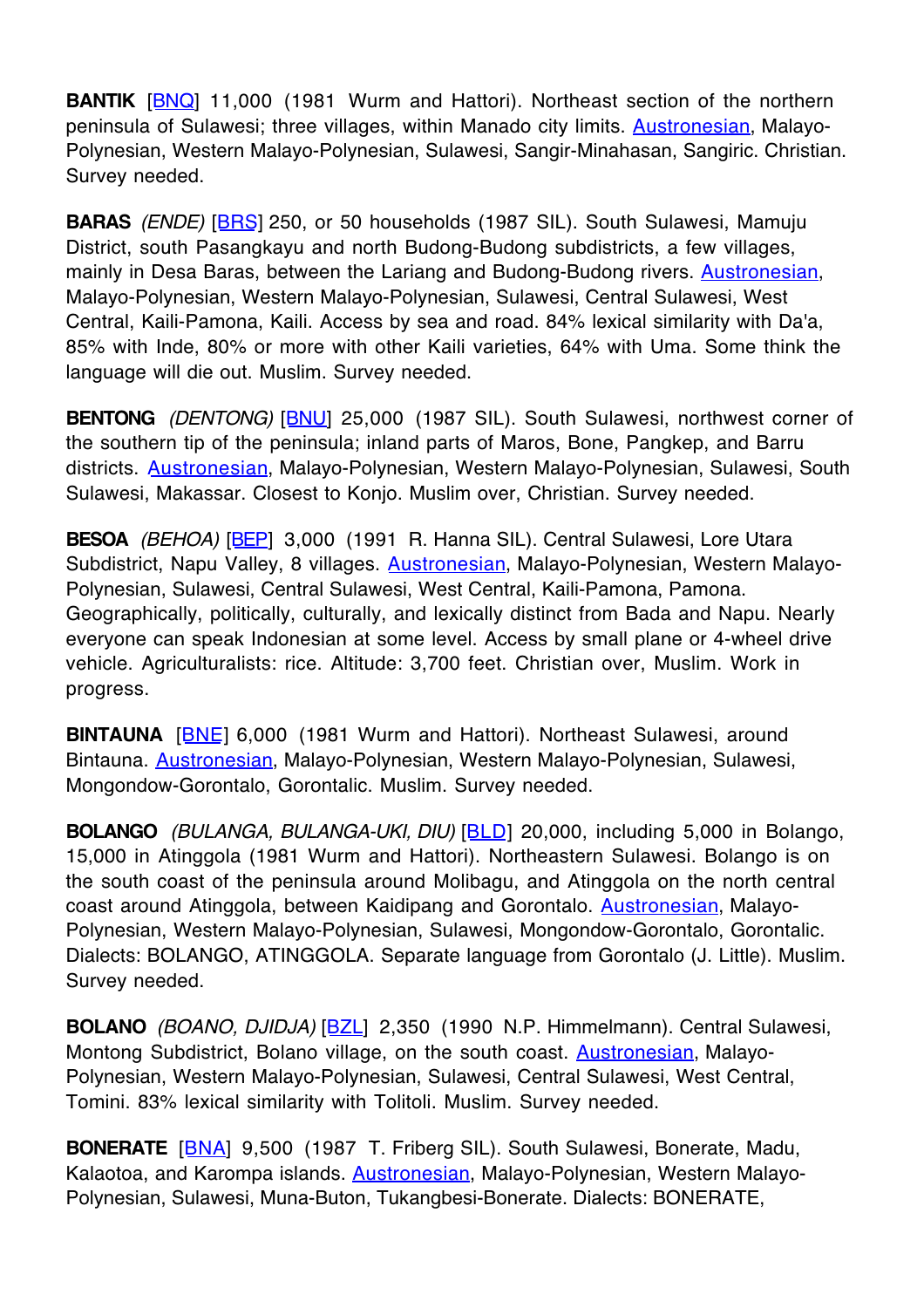KAROMPA. Access by sea. 79% to 81% lexical similarity with Tukangbesi South, 31% with Kalao, 25% with Laiyolo. Muslim.

**BUDONG-BUDONG** (TANGKOU, TONGKOU) [TGK] 70 speakers or fewer, 5 households, plus a few individuals (1988). Tongkou village, Mamuju District, Budong-Budong Subdistrict, on the Budong-Budong River. **Austronesian**, Malayo-Polynesian, Western Malayo-Polynesian, Sulawesi, South Sulawesi, Seko. 56% lexical similarity with Mamuju and Seko Padang, 61% with Seko Tengah, 72% with Panasuan. Closer to Aralle-Tabulahan and Ulumandak. Some speakers are becoming bilingual in Topoiyo through intermarriage and geographical proximity. Muslim. Survey needed.

**BUGIS** (BUGINESE, BUGI, BOEGINEESCHE, BOEGINEZEN, UGI, DE', RAPPANG BUGINESE) [BPR] 3,500,000 in all countries, most in Indonesia, some in Sabah, Malaysia (1991 SIL). South Sulawesi, 3.5' to 5' South, other areas of the coastal swamp such as Bulukumba, Luwu, Polewali in Polmas, Pasangkayu in Mamuju districts. On the western coast of southeast Sulawesi in Kolaka, Wundulako, Rumbia, and Poleang districts. Also in major towns of Sulawesi. Large enclaves also in other provinces of Sulawesi, Kalimantan, Maluku, Irian Jaya, and Sumatra. Austronesian, Malayo-Polynesian, Western Malayo-Polynesian, Sulawesi, South Sulawesi, Bugis. Dialects: BONE (PALAKKA, DUA BOCCOE, MARE), PANGKEP (PANGKAJENE), CAMBA, SIDRAP (SIDENRANG, PINRANG UTARA, ALITTA), PASANGKAYU (UGI RIAWA), SINJAI (ENNA, PALATTAE, BULUKUMBA), SOPPENG (KESSI), WAJO, BARRU (PARE-PARE, NEPO, SOPPENG RIAJA, TOMPO, TANETE), SAWITTO (PINRANG), LUWU (LUWU', BUA PONRANG, WARA, MALANGKE-USSU). Access by road. Vigorous language use. The Bone or Soppeng dialects are central. Bugis Lontara syllabary is still in use. Sawitto, Luwu, Sinjai, and Barru need intelligibility testing with Soppeng (central dialect). Coastal swamp, rolling hills. Agriculturalists: wet rice; famous as seafarers, merchants. Muslim, Christian. Bible 1900, in press (1995). NT 1888. Bible portions 1863-1994.

**BUNGKU** (NAHINE) [BKZ] 21,500 (1995 SIL), including 100 Routa, 16,400 Bungku, 2,500 Torete, 1,000 Tulambatu, 800 Landawe, 650 Waia (1991 D. Mead SIL). Central Sulawesi, Bungku Utara, Bungku Tengah, and Bungku Selatan subdistricts, along east coast; 45 villages or parts of villages. Also Tulambatu dialect in northern Southeast Sulawesi, Kendari District, Asera, Soropia, and Lasolo subdistricts, where there is difficult access. Austronesian, Malayo-Polynesian, Western Malayo-Polynesian, Sulawesi, Central Sulawesi, West Central, Bungku-Mori-Tolaki, Bungku. Dialects: BUNGKU, ROUTA, TULAMBATU, TORETE (TO RETE), LANDAWE, WAIA. Bungku was a language of wider communication before independence. Bungku and Routa have 82% lexical similarity; 81% with Torete, Waia, Tulambatu, and Landawe, 38% with Pamona dialects. Tulambatu has 88% with Landawe, 84% with Waia, 82% wih Torete, 74% wih Wawonii, 66% with Taloki, Kulisusu, and Koroni, 65% with Moronene, 54% with the Mori and Tolaki groups. Torete is not becoming extinct as reported earlier. Muslim.

**BUOL** (BUAL, BWO'OL, DIA) [BLF] 75,000 (1989). Central Sulawesi; Paleleh, Bunobogu, Bokat, Momunu, Biau, Baolan subdistricts; north coast near the border with north Sulawesi, 68 villages. Austronesian, Malayo-Polynesian, Western Malayo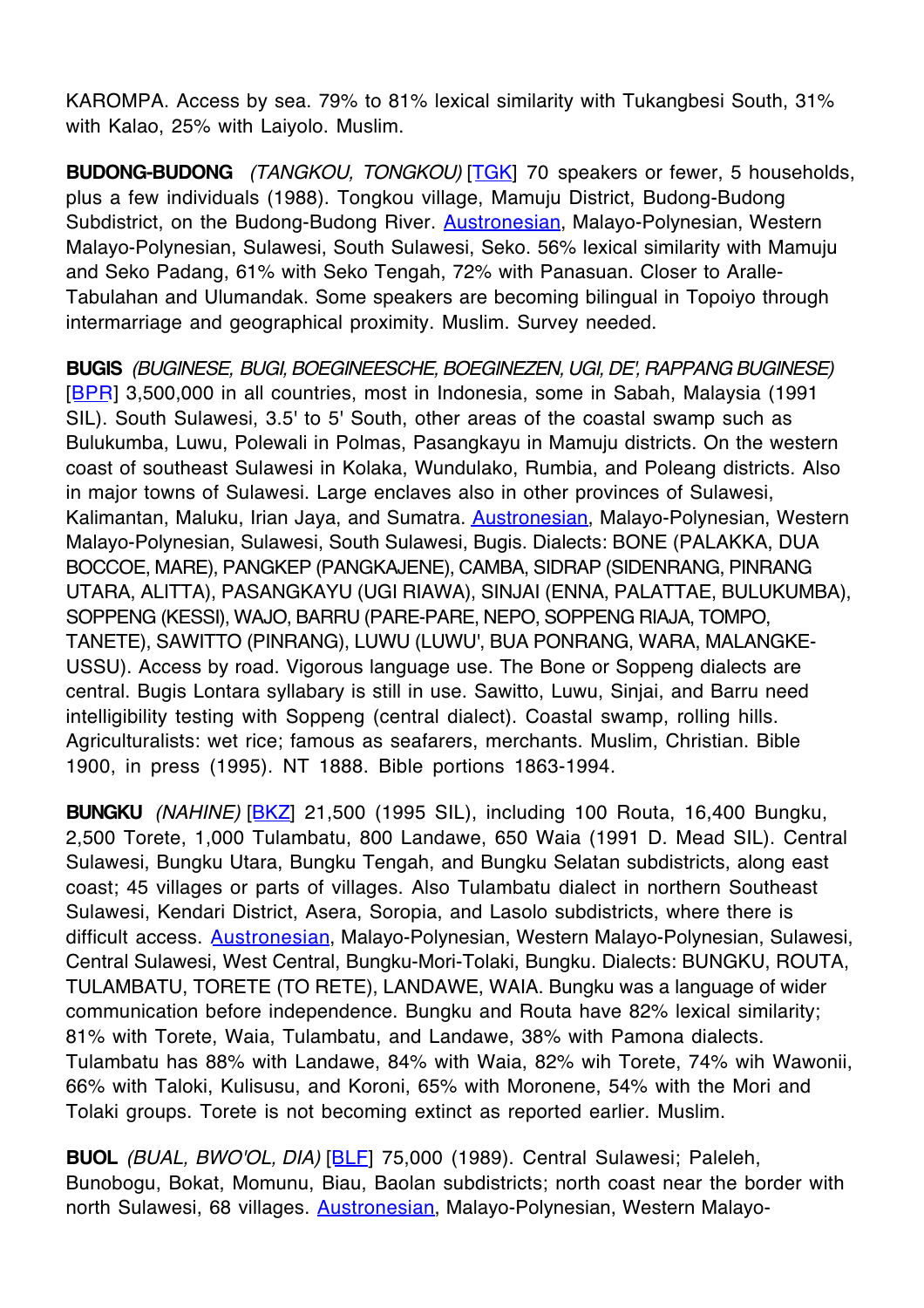Polynesian, Sulawesi, Mongondow-Gorontalo, Gorontalic. 61% lexical similarity with Tolitoli. Muslim. Survey needed.

**BUSOA** [BUP] 500 (1991 René van den Berg SIL). Southeast Sulawesi, Batauga Subdistrict, southwest coast of Buton Island, south of the Katobengke-Topa-Sulaa-Lawela area. **Austronesian**, Malayo-Polynesian, Western Malayo-Polynesian, Sulawesi, Muna-Buton, Muna. 84% lexical similarity with Kambe-Kambero, 70% to 79% with Muna dialects, 71% with Muna, 76% with Lantoi. Kambe-Kambero shares some innovations with Kaimbulawa, and may not be a Busoa dialect. Muslim. Survey needed.

**CAMPALAGIAN** (TALLUMPANUAE, TJAMPALAGIAN, TASING) [CML] 30,000 (1986 K. Stromme SIL). South Sulawesi, Majene Kabupaten, Polmas, south coast. Austronesian, Malayo-Polynesian, Western Malayo-Polynesian, Sulawesi, South Sulawesi, Bugis. Dialects: CAMPALAGIAN, BUKU. Access by road. Vigorous language use. 50% to 58% lexical similarity with Mandar, 50% to 62% with Bugis, 55% with Bugis Bone, 62% with Bugis Pangkajene, Bugis Sidrap. Coastal plain. Merchants, fishermen, agriculturalists. Muslim.

**CIA-CIA** (SOUTH BUTON, SOUTHERN BUTUNG, BUTON, BUTUNG, BUTONESE, BOETONEEZEN) [CIA] 15,000 (1986 SIL). Southeast Sulawesi, south Buton Island. Austronesian, Malayo-Polynesian, Western Malayo-Polynesian, Sulawesi, Muna-Buton, Buton. Dialects: KAESABU, SAMPOLAWA (MAMBULU-LAPORO), WABULA, MASIRI. 93% lexical similarity with Masiri, 74% with Kambe-Kambero, 69% with Busoa, 67% with Lantoi, 66% with Liabuku, 61% with Wolio, 60% with Muna. Wabula dialect has subdialects Wabula, Burangasi, Wali, Takimpo, Kondowa, Holimombo. "Cia-Cia" is the generally used name, although it is a negative term. Muslim.

**DAKKA** [DKK] 1,500 (1986 SIL). South Sulawesi, Polewali-Mamasa District, Wonomulyo Subdistrict. Austronesian, Malayo-Polynesian, Western Malayo-Polynesian, Sulawesi, South Sulawesi, Northern, Pitu Ulunna Salu. 72% to 77% lexical similarity with Pannei and Pitu Ulunna Salu. Muslim. Survey needed.

**DAMPAL** [DMP] Fewer than 100 in the ethnic group (1990 N.P. Himmelmann). Central Sulawesi, Dampelas Sojol and Dampal Selatan subdistricts. Austronesian, Malayo-Polynesian, Western Malayo-Polynesian, Sulawesi, Central Sulawesi, West Central, Tomini. The older generation is hardly able to give basic lexical information. Most Dampal have intermarried with speakers of other languages and do not use their language at home. Nearly extinct.

**DAMPELASA** (DIAN, DAMPELAS) [DMS] 13,000 (1991 D. Andersen SIL). Central Sulawesi; Dampelas Sojol and Balaesang subdistricts, 8 villages. **Austronesian**, Malayo-Polynesian, Western Malayo-Polynesian, Sulawesi, Central Sulawesi, West Central, Tomini. Muslim. Survey needed.

**DONDO** [DOK] 15,000 or fewer (1991 D. Andersen SIL). Central Sulawesi; Tolitoli Buol District, Tolitoli Utara, Baolan, Dondo, Galang, and Dampal Utara subdistricts on the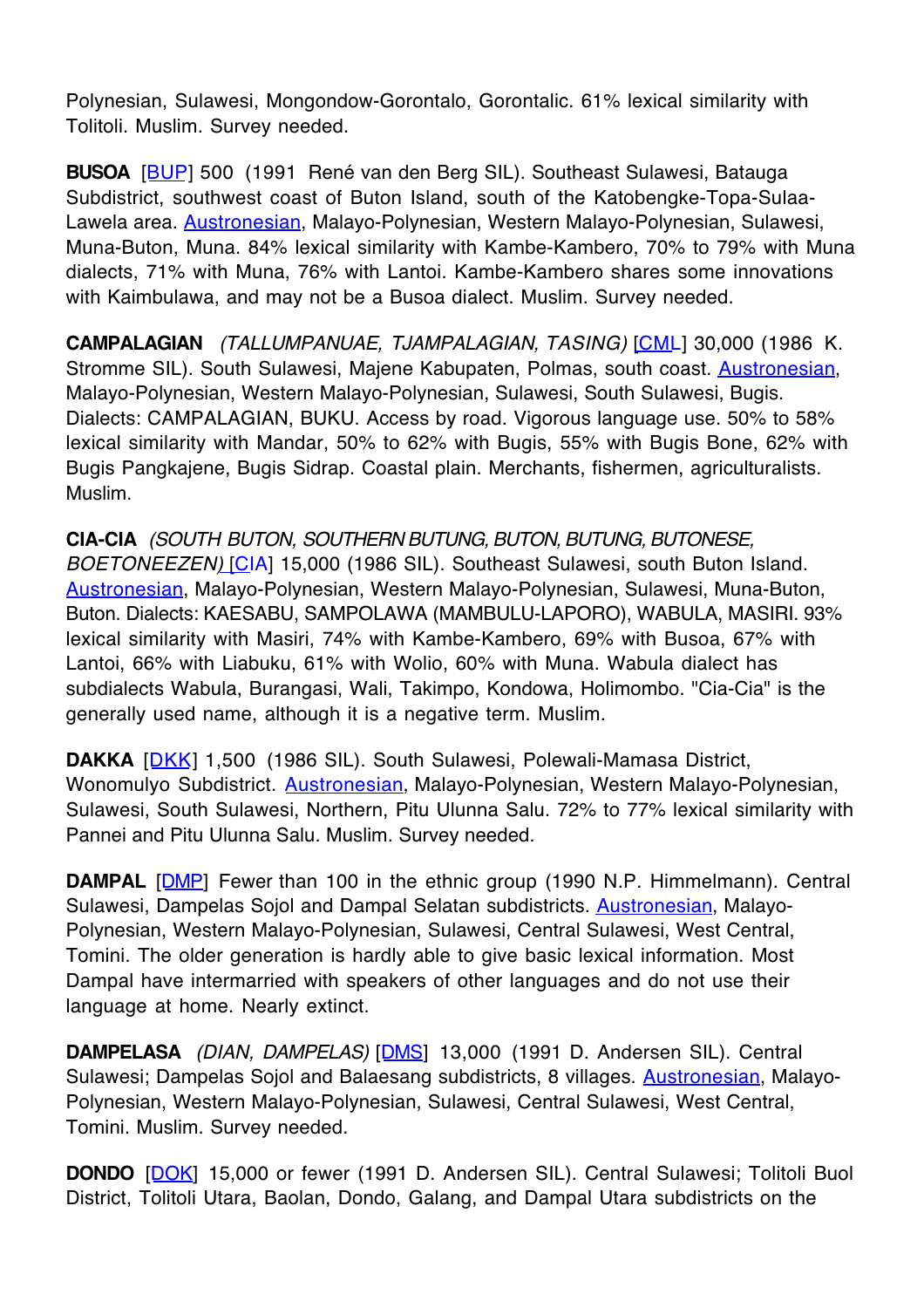north coast; 25 villages or parts of villages. Austronesian, Malayo-Polynesian, Western Malayo-Polynesian, Sulawesi, Central Sulawesi, West Central, Tomini. Speakers consider Dondo a separate language from Tolitoli. It is probably separate from Tomini; intelligibility testing is needed with both. Oyom village is more isolated, traditional, and has less education than others. Muslim, Christian. Survey needed.

**DURI** (MASENREMPULU, MASSENREMPULU) [MVP] 95,000, including 90,000 in Enrekang District (1991 SIL). South Sulawesi, northern Enrekang District, and in Ujung Pandang and elsewhere in South Sulawesi. Austronesian, Malayo-Polynesian, Western Malayo-Polynesian, Sulawesi, South Sulawesi, Northern, Masenrempulu. Dialects: CAKKE, KALOSI. Access by road. Vigorous language use. Duri is the prestige language of the Masenrempulu group. Typology: VSO, split ergative. Mountains. Agriculturalists: vegetables, coffee, wet rice. Muslim, Christian. Work in progress.

**ENREKANG** (ENDEKAN, ENDEKAN TIMUR) [PTT] 50,000 (1991 SIL). South Sulawesi, Enrekang and Pinrang districts. Austronesian, Malayo-Polynesian, Western Malayo-Polynesian, Sulawesi, South Sulawesi, Northern, Masenrempulu. Dialects: ENREKANG, RANGA, PATTINJO (LETTA-BATULAPPA-KASSA). Foothills, plains. Agriculturalists: maize, wet rice, cassava, vegetables. Muslim. Survey needed.

**GORONTALO** (HULONTALO) [GRL] 900,000; .5% of the population (1989). Northwestern Sulawesi, southern coast of northern peninsula. **Austronesian**, Malayo-Polynesian, Western Malayo-Polynesian, Sulawesi, Mongondow-Gorontalo, Gorontalic. Dialects: EAST GORONTALO, GORONTALO, WEST GORONTALO, TILAMUTA. Muslim, Christian. NT in press (1996). Bible portions 1993.

**KAIDIPANG** (KAIDIPAN, DIO) [KZP] 22,000 (1981 Wurm and Hattori). Northern Sulawesi, northern coast on both sides of Bolang Itang. **Austronesian**, Malayo-Polynesian, Western Malayo-Polynesian, Sulawesi, Mongondow-Gorontalo, Gorontalic. Dialects: KAIDIPAN, BOLAANG ITANG (BOLANG ITANG). Muslim. Survey needed.

**KAILI, DA'A** (DA'A, BUNGGU) [KZF] 55,000, including 35,000 Da'a and Inde together, 20,000 Unde (1979 Barr, Barr, and Salombe). 3,000 to 5,000 Da'a and Inde are in south Sulawesi. Central Sulawesi. 'Bunggu' is the name used for Da'a and Inde in south Sulawesi, Mamuju District, Pasangkayu Subdistrict, near Palu. Austronesian, Malayo-Polynesian, Western Malayo-Polynesian, Sulawesi, Central Sulawesi, West Central, Kaili-Pamona, Kaili. Dialects: DA'A (PEKAWA, PEKAVA, PAKAWA), INDE, UNDE (BANAWA, BANAVA). Intelligibility testing of Da'a is needed with Unde and Baras. There is some intelligibility with Ledo and other Kaili varieties, but with major sociolinguistic differences. Da'a and Inde have 98% lexical similarity. Christian (Da'a, Inde), Muslim (Unde). Bible portions 1985-1988. Work in progress.

KAILI, LEDO (LEDO, PALU, PALOESCH) [LEW] 233,500 including 128,000 Ledo, Doi, Ado, and Edo together, 7,500 Ija and Taa together, 55,000 Rai and Raio together, 43,000 Tara (1979 Barr, Barr, and Salombe). 8,000 to 10,000 are in south Sulawesi. Central and south Sulawesi. Austronesian, Malayo-Polynesian, Western Malayo-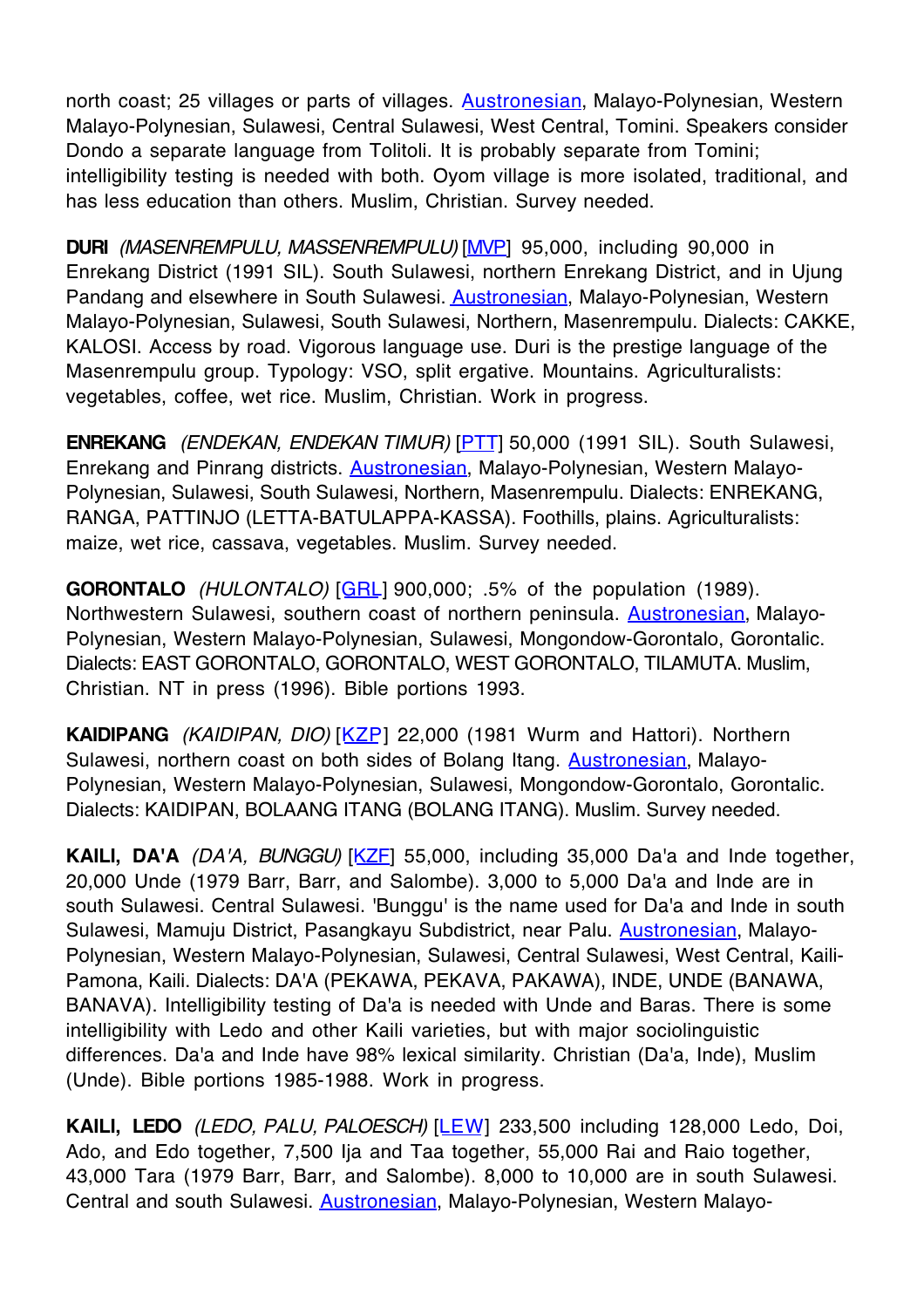Polynesian, Sulawesi, Central Sulawesi, West Central, Kaili-Pamona, Kaili. Dialects: LEDO (PALU), DOI, ADO, EDO, TADO, TARA (PARIGI), RAI (SINDUE-TAWAILI, TAWAILI-SINDUE), RAIO (KORI), IJA (SIGI), TAA. Ledo has 80% to 88% lexical similarity with Ado, Edo, Doi, and Lindu. Intelligibility testing is needed among dialects. Doi is intelligible with Ledo, Edo and Ado the next most intelligible, Tado a little less, but it, together with Ija, Taa, Tara, Rai, and Raio, need testing. Ledo is the lingua franca throughout the West Toraja area; the largest and most prestigious of the Kaili varieties. Some intelligibility with Da'a, but there are major sociolinguistic differences. The Tado dialect is different from 'Tado', used as an alternate name for Lindu. Trade language. Coastal plain, mountain slope. Copra, swidden and peasant agriculturalists: wet rice. Muslim, Christian. Bible portions 1939. Work in progress.

**KAIMBULAWA** [ZKA] 1,500 (1991 René van den Berg SIL). Southeast Sulawesi, part of Siompu Island. Austronesian, Malayo-Polynesian, Western Malayo-Polynesian, Sulawesi, Muna-Buton, Muna. Dialects: LANTOI, KAMBE-KAMBERO. A separate language; not a dialect of Muna or Cia-Cia. 96% lexical similarity with Lantoi, 75% with Busoa, 64% to 74% with Muna dialects, 64% with Muna, 70% with Liabuku, 66% with Cia-Cia, 58% with Wolio, 45% with Kaledupa. Muslim. Survey needed.

**KALAO** (KALAOTOA) [KLY] 500 (1988 T. Friberg SIL). South Sulawesi, eastern Kalao Island south of Selayar Island. Austronesian, Malayo-Polynesian, Western Malayo-Polynesian, Sulawesi, Muna-Buton, Kalao. Access by sea. Related to Laiyolo (76% lexical similarity) and Wotu. Muslim. Survey needed.

**KALUMPANG** (MAKKI, MANGKI, MAKI, MA'KI, MANGKIR, GALUMPANG) [KLI] 12,000 (1991 SIL). South Sulawesi, southeast Mamuju District, Kalumpang Subdistrict. Austronesian, Malayo-Polynesian, Western Malayo-Polynesian, Sulawesi, South Sulawesi, Northern, Toraja-Sa'dan. Dialects: KARATAUN, MABLEI, MANGKI (E'DA), BONE HAU (TA'DA). Access by river, foot, motorbike, or 4-wheel drive in dry season. 78% lexical similarity with Mamasa, 78% with Rongkong, 74% with Toraja-Sa'dan. Between Karataun and Bone Hau dialects: average 82%. Vigorous language use. There are other small dialects not listed. Mountain slope, river valleys. Agriculturalists: rice; coffee. Christian, Muslim.

**KAMARU** [KGX] 2,000 (1979 Bhurhanuddin). Southeastern Buton Island, southeast Sulawesi. Austronesian, Malayo-Polynesian, Western Malayo-Polynesian, Sulawesi, Muna-Buton, Buton. 68% lexical similarity with Lasalimu, 67% with Wolio, 54% with Cia-Cia, 51% with Pancana, 49% with Tukangbesi, 45% with Muna. Muslim. Survey needed.

**KIOKO** [UES] 1,000 (1991 René van den Berg SIL). Southeast Sulawesi, Kulisusu Subdistrict on Buton Island. Austronesian, Malayo-Polynesian, Western Malayo-Polynesian, Sulawesi, Muna-Buton, Muna. Dialects: KIOKO, KAMBOWA. Reported to be a separate language. It might be part of the Pancana language. 82% lexical similarity with Kambowa, 81% with Laompo dialect of Muna, 74% with Muna, 75% with Liabuku and Busoa. Muslim. Survey needed.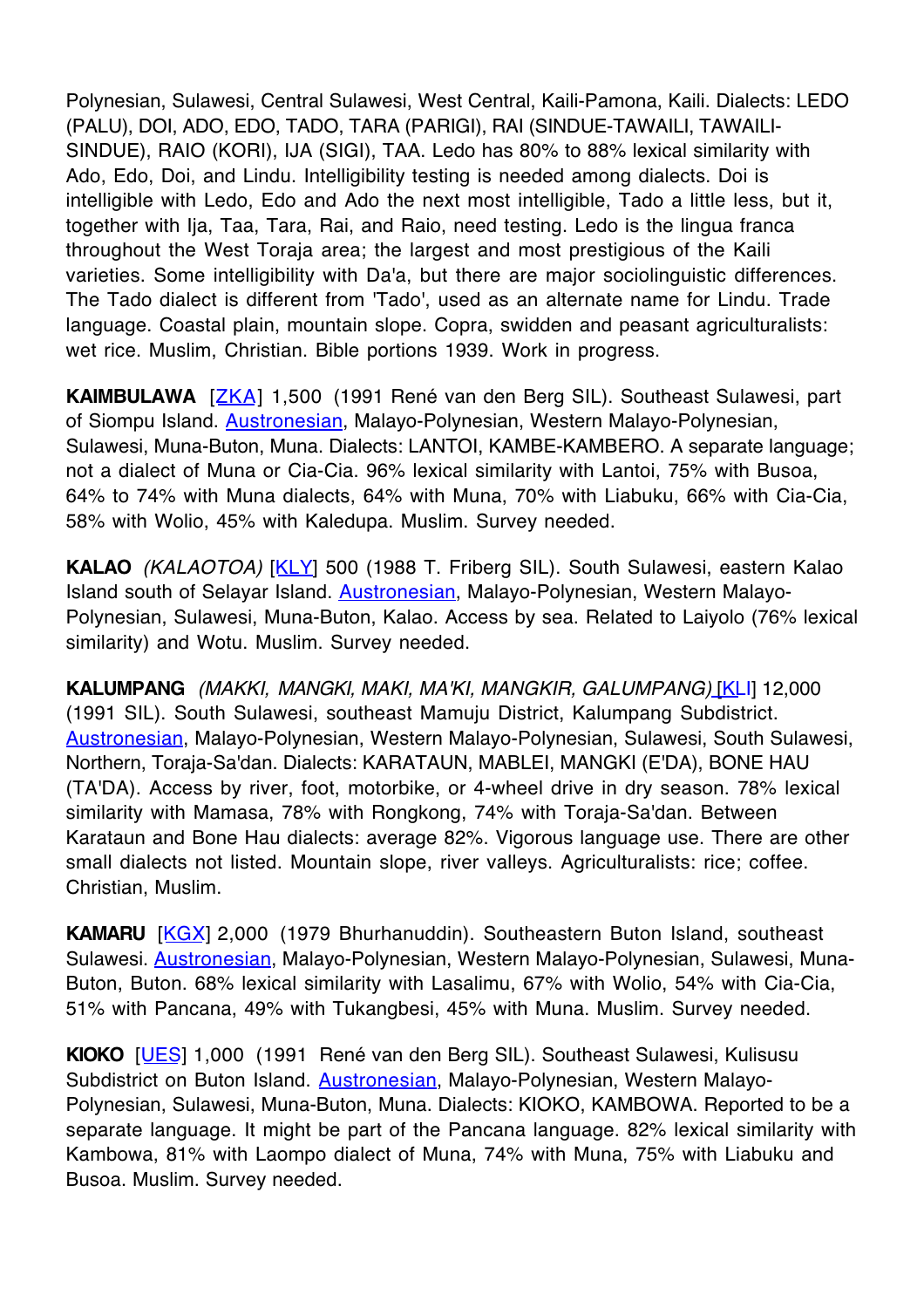**KODEOHA** (KONDEHA) [VKO] 1,500 (1991 D. Mead SIL). Southeast Sulawesi, Kolaka District. Lasusua Subdistrict, west coast of Kolaka. 4 villages. Austronesian, Malayo-Polynesian, Western Malayo-Polynesian, Sulawesi, Central Sulawesi, West Central, Bungku-Mori-Tolaki, Tolaki. 75% lexical similarity with Rahambuu; 70% with Tolaki, Mekongga, and Waru; 54% with the Mori and Bungku groups. Bugis is used as second language. Muslim. Survey needed.

**KONJO, COASTAL** (KONDJO, TIRO) [KJC] 125,000 including 50,000 Kajang, 10,000 Tiro (1991 SIL). South Sulawesi, southeast corner of the southern tip of the peninsula; parts of Sinjai, Bulukumba, and Bantaeng districts. **Austronesian**, Malayo-Polynesian, Western Malayo-Polynesian, Sulawesi, South Sulawesi, Makassar. Dialects: KONJO PESISIR (ARA, BIRA), TANA TOA (TANA TOWA, BLACK KONJO, KAJANG, KADJANG), BANTAENG (BONTHAIN). Access by road. 76% lexical similarity with Makassar. Tana Toa is at the northern end of the dialect chain. It is within 10% lexical similarity of the other coastal dialects. Tana Towa resist modern ways, contact with outsiders. Vigorous language use by all Konjo. Coastal. Agriculturalists, fishermen, boat builders. Muslim, traditional religion (Tana Towa).

**KONJO, HIGHLAND** (KONJO PEGUNUNGAN, KONYO) [KJK] 150,000 (1991 SIL). South Sulawesi, central mountain area, Sinjai, Bone, Gowa, Bulukumba districts. Austronesian, Malayo-Polynesian, Western Malayo-Polynesian, Sulawesi, South Sulawesi, Makassar. 75% lexical similarity with Coastal Konjo. Mountain slope. Agriculturalists: wet rice, fruit, vegetables, coffee. Muslim, Christian.

**KORONI** [XKQ] 500 (1991 D. Mead SIL). Central Sulawesi, Bungku Tengah Subdistrict, Unsongi village on the east coast 12 km. south of Bungku town. Austronesian, Malayo-Polynesian, Western Malayo-Polynesian, Sulawesi, Central Sulawesi, West Central, Bungku-Mori-Tolaki, Bungku. 75% lexical similarity with Taloki and Kulisusu, 66% with Wawonii, Bungku, Tulambatu; 65% with Moronene. Coastal. Muslim. Survey needed.

**KULISUSU** (KALISUSU, KOLINSUSU, KOLENSUSU) [VKL] 22,000 (1995 SIL). Southeast Sulawesi, Kulisusu and Bonegunu subdistricts on the northeast corner of Buton Island. Austronesian, Malayo-Polynesian, Western Malayo-Polynesian, Sulawesi, Central Sulawesi, West Central, Bungku-Mori-Tolaki, Bungku. 81% lexical similarity between dialects, 77% with Taloki, 75% with Koroni, 66% with Wawonii and the Bungku group, 65% with Moronene, 54% with the Mori and Tolaki groups. Muslim. Survey needed.

**KUMBERAHA** [XKS] 250 (1995 SIL). Lasalimu Subdistrict in sutheast Buton Island. Unclassified. Muslim. Survey needed.

**KWANDANG** [KJW] Northern peninsula of Sulawesi between the Bolaang Mongondow and Toli-Toli, mostly on the Gorontalo Plain. **Austronesian**, Malayo-Polynesian, Western Malayo-Polynesian, Sulawesi, Mongondow-Gorontalo, Gorontalic. May be intelligible with Gorontalo. Survey needed.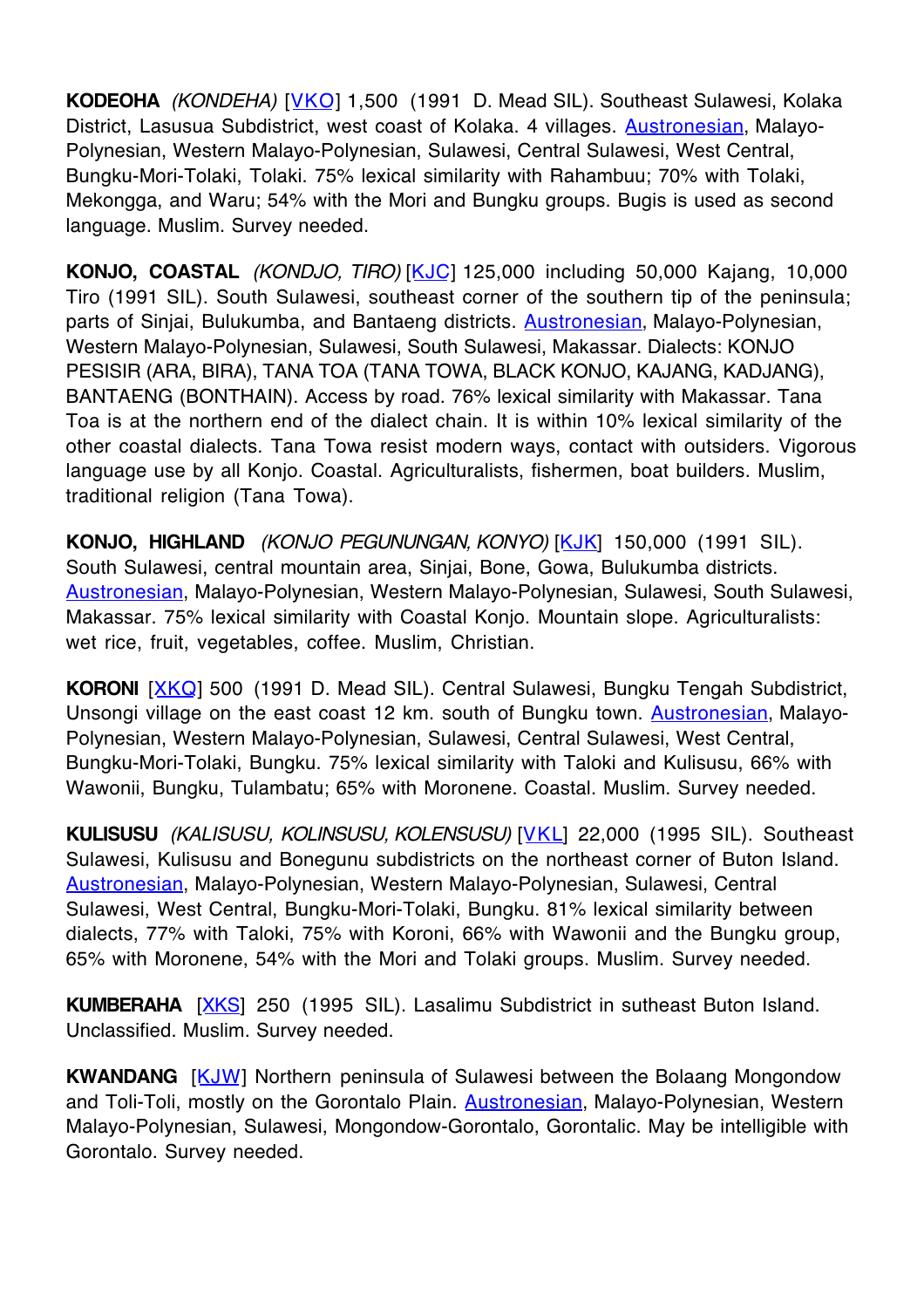**LAIYOLO** (LAYOLO, LAJOLO, DA'ANG) [LJI] 1,050 or more including 600 Laiyolo, 450 or more Barang-Barang (1988 SIL). South Sulawesi, villages of Laiyolo and Barang-Barang on the southern tip of Selayar Island. Also reported to be on Batam Island, Riau. Austronesian, Malayo-Polynesian, Western Malayo-Polynesian, Sulawesi, Muna-Buton, Kalao. Dialects: BARANG-BARANG (LOWA), LAIYOLO. Access by road on Selayar. Vigorous language use in Barang-Barang dialect. Children in Laiyolo villages are reported to not be using Laiyolo. 86% lexical similarity between Laiyolo and Barang-Barang, 76% with Kalao, 65% with Buton, 53% with Wotu, 39% with Muna. Barang-Barang may need separate literature. Selayar is used as second language. Dry coastal hills. Agriculturalists: maize, cassava cultivation, copra. Muslim, some Christian.

LASALIMU [LLM] 2,000 (1979 Bhurhanuddin). Southeastern part of Buton Island, Lasalimu Subdistrict, southeast Sulawesi. **Austronesian**, Malayo-Polynesian, Western Malayo-Polynesian, Sulawesi, Muna-Buton, Buton. 68% lexical similarity with Kamaru, 64% with Cia-Cia, 57% with Tukangbesi, 51% with Pancana, 50% with Wolio and Muna. Muslim. Survey needed.

LAUJE (LAUDJE, TINOMBO, AMPIBABO) [LAW] 45,000 (1991 D. Andersen SIL). Central Sulawesi, Dampelas Sojol, Dondo, Tinombo, Tomini, and Ampibabo subdistricts, along Tomini Bay, Sidoan River area. Austronesian, Malayo-Polynesian, Western Malayo-Polynesian, Sulawesi, Central Sulawesi, West Central, Tomini. Needs intelligibility testing with Tomini dialects. Muslim, Christian, traditional religion. Bible portions. Work in progress.

LEMOLANG (BAEBUNTA) [LEY] 2,000 (1995 SIL). South Sulawesi, Luwu District, inland from the northeast coast, centered in the villages of Sassa and Salassa, with other scattered speakers in Sabbang Subdistrict, and possibly Baebunta. Austronesian, Malayo-Polynesian, Western Malayo-Polynesian, Sulawesi, South Sulawesi, Lemolang. Access by road. 41% lexical similarity with Mori Bawah, 39% with Mori Atas, 38% with Bungku, 39% with Buton, 31% with Seko Padang, 30% with Rampi, 29% with Toraja-Sa'dan, 26% with Muna, 25% with Wotu, 24% with Bugis. Tae' Luwu is the dominant language of the area. There are reports that some children do not speak Lemolang, however, of 25 children questioned in 1990, 76% said they spoke it well. Levels of bilingualism in Indonesian are 0:0%, 1:3%, 2:75%, 3:22%, 4:0%, 5:0%. Base of foothills. Muslim.

**LIABUKU** [LIX] 500 to 1,500 possibly (1991 R. van den Berg SIL). Southeast Sulawesi, one village north of Baubau in Bungi and Kapontori districts, south Buton. Austronesian, Malayo-Polynesian, Western Malayo-Polynesian, Sulawesi, Muna-Buton, Muna. Quite divergent from other Muna varieties; it may be part of the Pancana language. 82% lexical similarity with the Burukene dialect of Muna, 72% to 76% with other Muna dialects, 72% with Muna, 75% with Kioko. Muslim. Survey needed.

**LIMBOTO** (LIMBOTTO) [LJO] Northern peninsula. Austronesian, Malayo-Polynesian, Western Malayo-Polynesian, Sulawesi, Mongondow-Gorontalo, Gorontalic. May be intelligible with Gorontalo. Survey needed.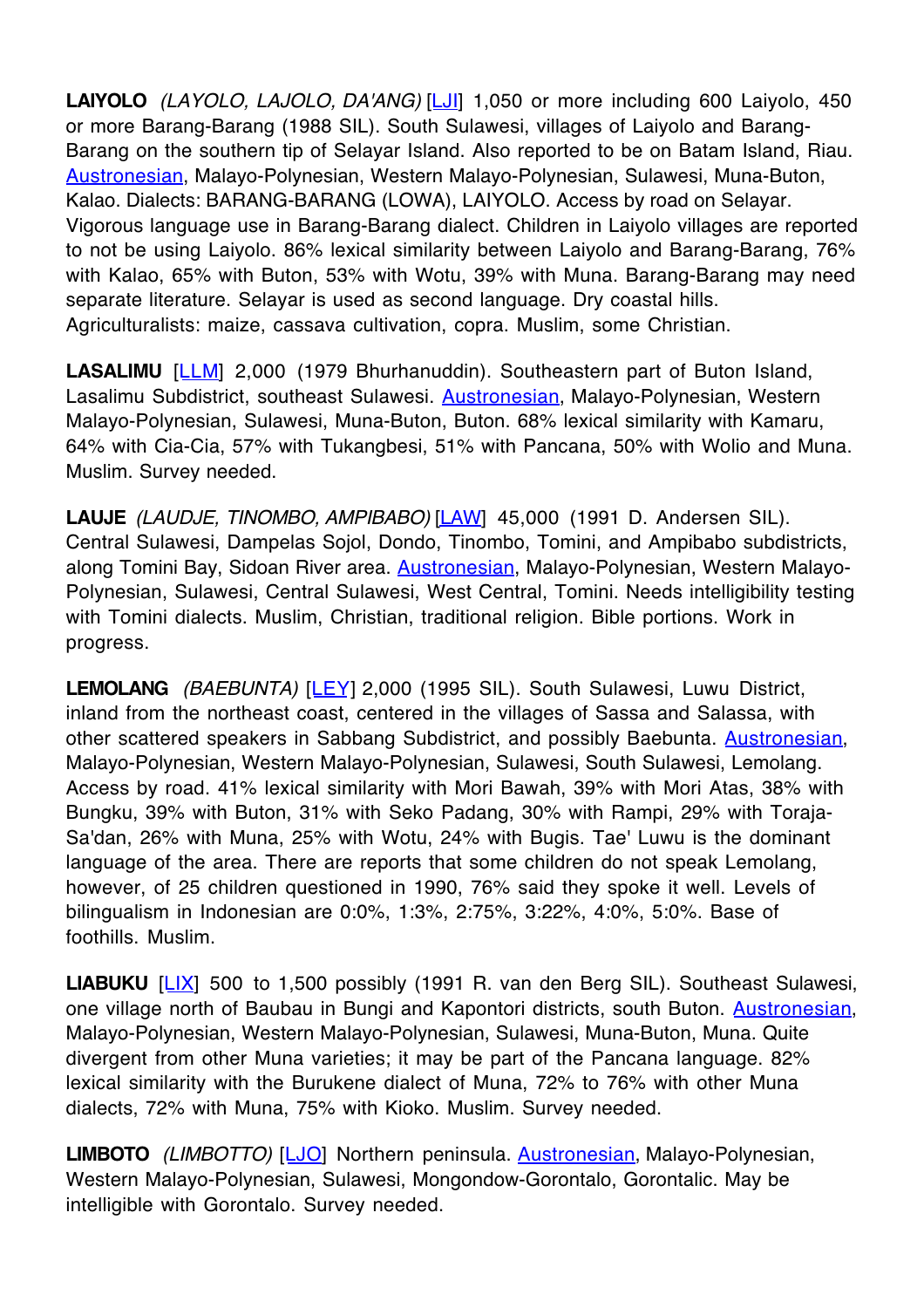**LINDU** (LINDUAN, TADO) [KLW] 2,000 (1990 SIL). Central Sulawesi, Kulawi Subdistrict; villages of Anca, Tomado, Langko, near Lake Lindu. **Austronesian**, Malayo-Polynesian, Western Malayo-Polynesian, Sulawesi, Central Sulawesi, West Central, Kaili-Pamona, Kaili. 'Tado' as an alternate name for Lindu is different from the Tado dialect of Ledo Kaili. Christian.

**LOLAK** [LLQ] Northeastern Sulawesi, villages of Lolak, Mongkoinit, and Motabang. Austronesian, Malayo-Polynesian, Western Malayo-Polynesian, Sulawesi, Mongondow-Gorontalo, Gorontalic. Structurally related to Gorontalo, but with heavy lexical borrowing from Mongondow. 79% lexical similarity with Mongondow, 66% with Ponosakan, 63% with Kaidipang. Surrounded by Mongondow, which is the second language of speakers. Muslim. Survey needed.

**MAIWA** (MASENREMPULU) [WMM] 50,000 (1990 SIL). South Sulawesi, Enrekang and Sidenrang districts. Austronesian, Malayo-Polynesian, Western Malayo-Polynesian, Sulawesi, South Sulawesi, Northern, Masenrempulu. Lowlands. Pastoralists, fruit, palm sugar. Muslim. Survey needed.

**MAKASSAR** (MAKASAR, MACASSARESE, MACASSAR, MAKASSA, MAKASSARESE, TAENA, TENA, GOA, MENGKASARA, MANGASARA, MAKASSAARSCHE) [MSR] 1,600,000; .9% of the population (1989). South Sulawesi, southwest corner of the peninsula, most of Pangkep, Maros, Gowa, Bantaeng, Jeneponto, and Takalar districts. Austronesian, Malayo-Polynesian, Western Malayo-Polynesian, Sulawesi, South Sulawesi, Makassar. Dialects: GOWA (GOA, LAKIUNG), TURATEA (JENEPONTO), MAROS-PANGKEP. Access by road. The Gowa dialect is prestigious. Vigorous language use. Lontara script is a Bugis-Makassar syllabary still in use. Many ethnic Chinese speak Makassar as first language. Dialects form a chain. Trade language. Coastal plain, foothills. Fishermen; agriculturalists: wet rice, corn, cassava, vegetables; salt harvest. Muslim, Christian. Bible 1900, in press (1995). NT 1888. Bible portions 1864-1875.

**MALAY, MENADONESE** (MANADO MALAY, MANADONESE MALAY, MENADO MALAY, MINAHASAN MALAY) [XMM] Many mother tongue speakers, and millions of second language speakers (1994:411 Prentice). North Sulawesi, Minahasa District, west coast around the Port of Manado. Used as second language in many in North Sulawesi. Austronesian, Malayo-Polynesian, Western Malayo-Polynesian, Sundic, Malayic, Malayan, Local Malay. Needs intelligibility testing with Indonesian and other varieties of Malay. Its closest relative is North Moluccan Malay. Also close to Sri Lankan Malay. Influences from Portuguese and Ternate. An important and growing lingua franca in many parts of Sulawesi. Dictionary. Trade language. Christian, some Muslim. Survey needed.

**MALIMPUNG** [MLT] 5,000 (1995 SIL). South Sulawesi, Pinrang District, Patampanua Subdistrict, Malimpung area. Austronesian, Malayo-Polynesian, Western Malayo-Polynesian, Sulawesi, South Sulawesi, Northern, Masenrempulu. 80% lexical similarity with Maiwa, 70% with Enrekang. They view themselves as distinct from Bugis and Enrekang. Muslim. Survey needed.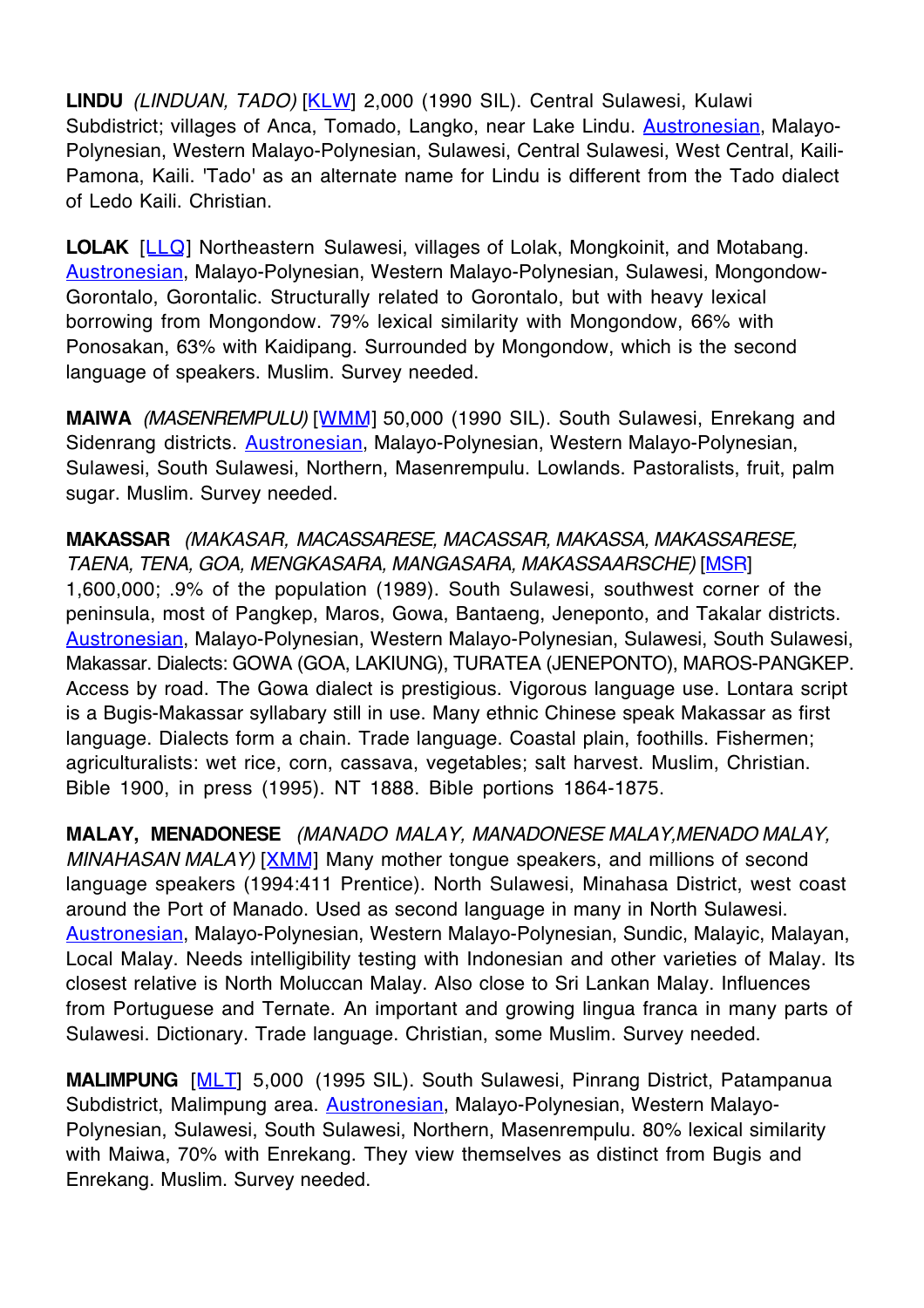**MAMASA** [MQJ] 100,000 (1991 SIL). South Sulawesi, Polmas District, Polewali Subdistrict, along the Mamasa River. **Austronesian**, Malayo-Polynesian, Western Malayo-Polynesian, Sulawesi, South Sulawesi, Northern, Toraja-Sa'dan. Dialects: NORTHERN MAMASA, CENTRAL MAMASA, PATTAE' (SOUTHERN MAMASA, PATTA' BINUANG, BINUANG, TAE', BINUANG-PAKI-BATETANGA-ANTEAPI). Access by road. 78% lexical similarity with Toraja-Sa'dan. Vigorous language use. River valleys. Wet rice cultivation, coffee. Christian, Muslim (Pattae'), traditional religion. Work in progress.

**MAMUJU** (MAMUDJU, UDAI, MAMOEDJOE, MAMOEDJOESCH) [MQX] 60,000 (1991 SIL) including 50,000 in Mamuju dialect. South Sulawesi, Mamuju District, on the coast of Mamuju, Kalukku, and Budong-Budong subdistricts. Austronesian, Malayo-Polynesian, Western Malayo-Polynesian, Sulawesi, South Sulawesi, Northern, Mamuju. Dialects: MAMUJU, SUMARE-RANGAS, PADANG, SINYONYOI. Access by road and boat. The Mamuju dialect is prestigious. Language attitudes are positive. Trade language. Coastal plain, foothills. Copra, cocoa, cloves, maize, cassava, rattan; fishermen. Muslim.

**MANDAR** (ANDIAN, MANJAR, MANDHARSCHE) [MHN] 200,000 (1985). South Sulawesi, Majene and Polewali-Mamasa districts, a few settlements in Mamuju District, on the islands of Pangkep District, and at Ujung Lero near Pare-Pare. Austronesian, Malayo-Polynesian, Western Malayo-Polynesian, Sulawesi, South Sulawesi, Northern, Mandar. Dialects: MAJENE, BALANIPA (NAPO-TINAMBUNG), MALUNDA, PAMBOANG, SENDANA (CENRANA, TJENDANA). Mandar is a complex dialect grouping; there may be more dialects than those listed. Balanipa and Sendana may each be more than one dialect. Balanipa is the prestige dialect. Mandar, Mamuju, and Pitu Ulunna Salu are separate languages in a language chain. Textbooks for education in primary schools use the Lontara syllabary script, but two dictionaries are in Roman script. Coastal lowlands, hills. Fishermen, agriculturalists: cacao, copra, maize, cassava. Muslim.

**MOMA** (KULAWI) [MYL] 5,500 (1985 D. Barr SIL). Central Sulawesi, Kulawi Subdistrict. Austronesian, Malayo-Polynesian, Western Malayo-Polynesian, Sulawesi, Central Sulawesi, West Central, Kaili-Pamona, Kaili. Language influences from Uma. Christian over, Muslim. Bible portions 1939.

**MONGONDOW** (BOLAANG MONGONDOW, MONGONDOU, MINAHASSA) [MOG] 900,000; .5% of the population (1989). Northeast Sulawesi, between Tontemboan and Gorontalo. Austronesian, Malayo-Polynesian, Western Malayo-Polynesian, Sulawesi, Mongondow-Gorontalo, Mongondowic. Dialects: LOLAYAN, DUMOGA, PASI. Traditional religion, Muslim, Christian. Bible portions 1932-1939. Work in progress.

**MORI ATAS** (WEST MORI, UPPER MORI) [MZQ] 12,000 to 18,000 (1995 SIL). Central Sulawesi at the neck of the southeastern peninsula, Mori Atas, Lembo, and Petasia subdistricts. Also in south Sulawesi. 25 villages or parts of villages. **Austronesian**, Malayo-Polynesian, Western Malayo-Polynesian, Sulawesi, Central Sulawesi, West Central, Bungku-Mori-Tolaki, Mori. Dialect: AIKOA. 73% to 86% lexical similarity with Mori Bawah and Padoe. Christian, Muslim. NT 1948, out of print. Bible portions 1938- 1941.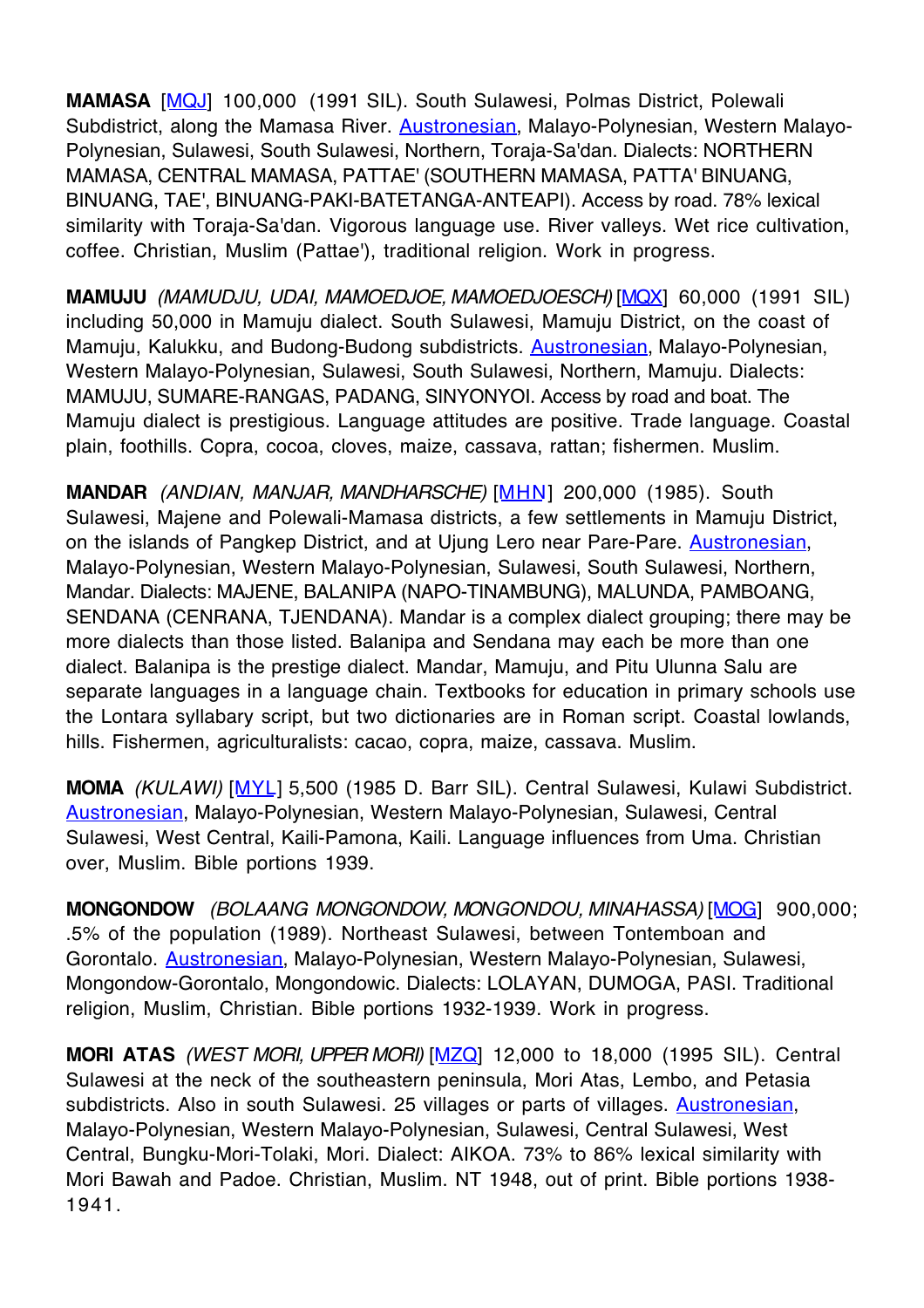**MORI BAWAH** (EAST MORI, LOWER MORI, NAHINA) [XMZ] 12,000 to 18,000 (1995 SIL). Central Sulawesi at the neck of the southeastern peninsula; Petasia and Lembo subdistricts; 24 villages or parts of villages. Also in south Sulawesi. Austronesian, Malayo-Polynesian, Western Malayo-Polynesian, Sulawesi, Central Sulawesi, West Central, Bungku-Mori-Tolaki, Mori. Dialects: TAMBE'E, NAHINA, PETASIA, SOROAKO, KARONSIE. 73% to 86% lexical similarity with Mori Atas, 75% with Padoe. Christian, Muslim. Survey needed.

**MORONENE** (MARONENE) [MQN] 31,000, including 20,000 in Moronene, 11,000 in Tokotu'a (1991 D. Mead SIL). Southeast Sulawesi, Buton District. Tokotu'a dialect is on Kabaena Island, Wita Ea is on the mainland portion of Buton District opposite Kabaena, with Rumbia subdialect in Rubia Subdistrict, and Poleang subdialect in Poleang, Poleang Timur, and Watubangga Subdistrict of Kolaka District. **Austronesian**, Malayo-Polynesian, Western Malayo-Polynesian, Sulawesi, Central Sulawesi, West Central, Bungku-Mori-Tolaki, Bungku. Dialects: WITA EA (RUMBIA, POLEANG, MORONENE), TOKOTU'A (KABAENA). Moronene dialect has 80% lexical similarity with Tokotu'a; 68% with Wawonii-Menui, 66% with Kulisusu, 65% with Taloki, Koroni, Tulambatu, 64% with Bungku, and 57% with Tolaki. Formerly a kingdom. Levels of bilingualism in Indonesian are 0:5%, 1:15%, 2:67%, 3:12.5%, 4:.5%, 5:0%. Muslim, Christian. Work in progress.

**MUNA** (WUNA, MOUNAN) [MYN] 227,000 (1989 van den Berg), including 600 in Ambon (1985 SIL). 150,000 Standard Muna, 10,000 Tiworo, 7,000 Siompu, 60,000 Gumas (1989 van den Berg). Muna Island off southeast Sulawesi, northwest coast of Buton Island, and Ambon, central Maluku. **Austronesian**, Malayo-Polynesian, Western Malayo-Polynesian, Sulawesi, Muna-Buton, Muna. Dialects: STANDARD MUNA (NORTHERN MUNA), GUMAS (SOUTHERN MUNA), SIOMPU, TIWORO (EASTERN MUNA). Wuna is their self-name. 71% lexical similarity with Pancana, 62% with Cia-Cia, 52% with Wolio, 50% with Lasalimu, 47% with Tukangbesi, 45% with Kamaru. Subdialects of Standard Muna are: Tungkuno, Kabawo, Lawa, Katobu, Tobea Besar; of Gumas are: Gu, Mawasangka, Lakudo, Wale-Ale, Lawama, Kadatua, Lowu-Lowu, Kalia-Lia, Katobengke, Topa, Salaa, Lawela, Laompo, Burukene. Muslim, Christian. Bible portions 1993. Work in progress.

**NAPU** (PEKUREHUA) [NAP] 6,000 (1995). Central Sulawesi, Lore Utara Subdistrict, Napu Valley, 10 villages. Austronesian, Malayo-Polynesian, Western Malayo-Polynesian, Sulawesi, Central Sulawesi, West Central, Kaili-Pamona, Pamona. Closest linguistically to Besoa. Nearly all speakers use Indonesian as second language with varying proficiency. Access by road. Agriculturalists: rice. Altitude: 3,300 feet. Christian over, Muslim. Selections 1991. Work in progress.

**PADOE** (SOUTH MORI, PADOÉ, ALALAO) [PDO] 6,000 (1991 D. Andersen). South Sulawesi, eastern Luwu District in Nuha, Malili, and Mangkutana subdistricts; Central Sulawesi, Banggai District, 2 villages in Mori Atas Subdistrict and 1 village in Pamona Utara Subdistrict. Austronesian, Malayo-Polynesian, Western Malayo-Polynesian, Sulawesi, Central Sulawesi, West Central, Bungku-Mori-Tolaki, Mori. Access by air and gravel road. Vigorous language use. Two dialects. 73% to 86% lexical similarity with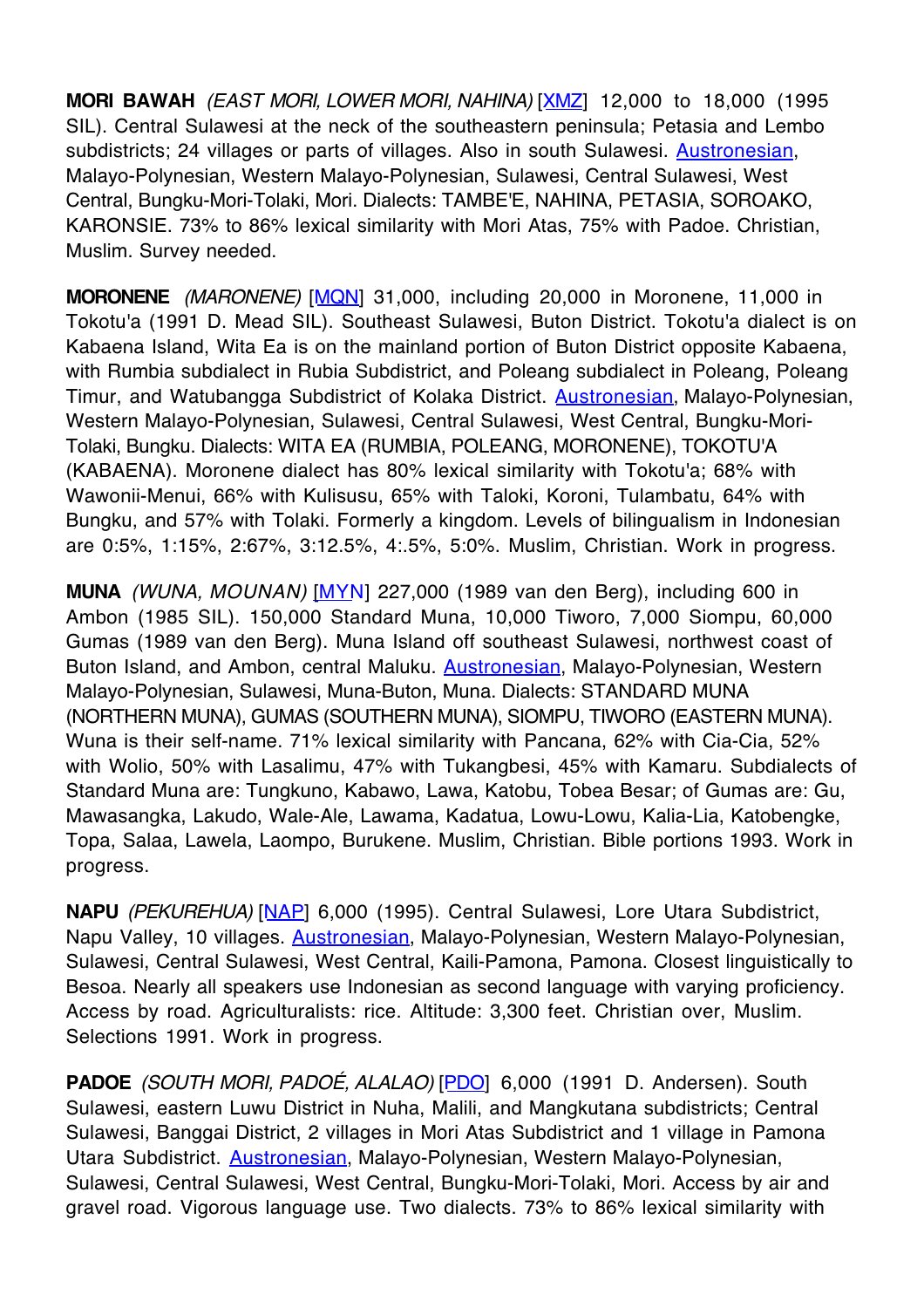Mori Atas, 75% with Mori Bawah. Levels of bilingualism in Indonesian are 0:0%, 1- 2:82%, 2+:33%, 3:17%, 4:1%, 5:0%. Christian, Muslim.

**PAMONA** (BARE'E, BAREE, POSO, TAA, WANA) [BCX] 106,000 (1979 Barr); including 100,000 in central Sulawesi, 6,000 to 10,000 in south Sulawesi. Central Sulawesi; Poso District, Poso Kota, Poso Pesisir, Parigi, Lage, Pamona Utara, Pamona Selatan, Tojo, Ulubongko, Ampana Kota, Ampanatete, Una-Una, Mori Atas, Petasia, Bungku Utara, Bungku Tengah subdistricts; 193 villages. South Sulawesi in Mangkutana Subdistrict and north Wotu and Bone-Bone subdistricts in Luwu District. Austronesian, Malayo-Polynesian, Western Malayo-Polynesian, Sulawesi, Central Sulawesi, West Central, Kaili-Pamona, Pamona. Dialects: PAMONA (BARE'E), LAIWONU (IBA), BATUI, SINOHOAN (DAIDO, IDO, IDORE'E), MBELALA (BARIA, BELA, BELALA), RAPANGKAKA (ARIA), TOMONI, TOBAU (TOBAO, TOBALO, BARE'E), TOKONDINDI, TOPADA, TAA (WANA, TOPOTAA). Laiwonu, Batui, Sinohoan, Mbelala, and Rapangkaka may be separate languages. Pamona speakers in Bungku Utara recognize five ethnic groups with minor dialect differences: Pusangke, Kajumorangka, Tokasiala, Burangas, Topotaa. The first four are mountain dwellers in the interior; the Topotaa live along the coast. They call themselves Taa or Wana. Speakers in Bungku Tengah recognize five varieties: Topotaa (the same as Taa), Tobau, Tokondindi, Topada, and Tombelala. They have 76% (Taa) to 90% lexical similarity with each other, except for Tombelala, which has 66% to 76% lexical similarity with other Bungku Tengah dialects, and is considered to be a separate language. Bahasa Indonesia is used as second language. Mountain slope, foothills, coast. Swidden agriculturalists, copra. Christian. NT 1933-1992. Bible portions 1913-1926.

PANASUAN (TO PANASEAN, TO PAMOSEAN) [PSN] 900 or more (1988 T. Laskowske). South Sulawesi, northeast of Kalumpang-speaking area and west of Seko area merging into Kalumpang area in Mamuju District. 2 villages. Austronesian, Malayo-Polynesian, Western Malayo-Polynesian, Sulawesi, South Sulawesi, Seko. Access by river, foot. 67% lexical similarity with Seko Tengah, 63% with Seko Padang, 72% with Tangkou. Christian.

**PANCANA** (PANTJANA) [PNP] 15,000 (1979 Bhurhanuddin). Southeast Sulawesi, near Muna, central Buton Island. Austronesian, Malayo-Polynesian, Western Malayo-Polynesian, Sulawesi, Muna-Buton, Muna. Dialects: KAPONTORI, KALENDE (LAWELE), LABUANDIRI. Dialect names are also place names. 71% lexical similarity with Muna, 57% with Cia-Cia. May be more than one language; survey needed. Muslim.

**PANNEI** (TAPANGO) [PNC] 9,000 (1986 SIL). South Sulawesi, Polewali-Mamasa District, Wonomulyo Subdistrict. Austronesian, Malayo-Polynesian, Western Malayo-Polynesian, Sulawesi, South Sulawesi, Northern, Pitu Ulunna Salu. Dialects: TAPANGO, BULO. Bulo has 87% to 93% lexical similarity with all dialects. Intelligibility testing needed with Ulumandak, Pitu Ulunna Salu dialects. Lexical similarity 75% to 80% with dialects of Ulumandak, Pitu Ulunna Salu, Aralle-Tabulahan. Muslim. Survey needed.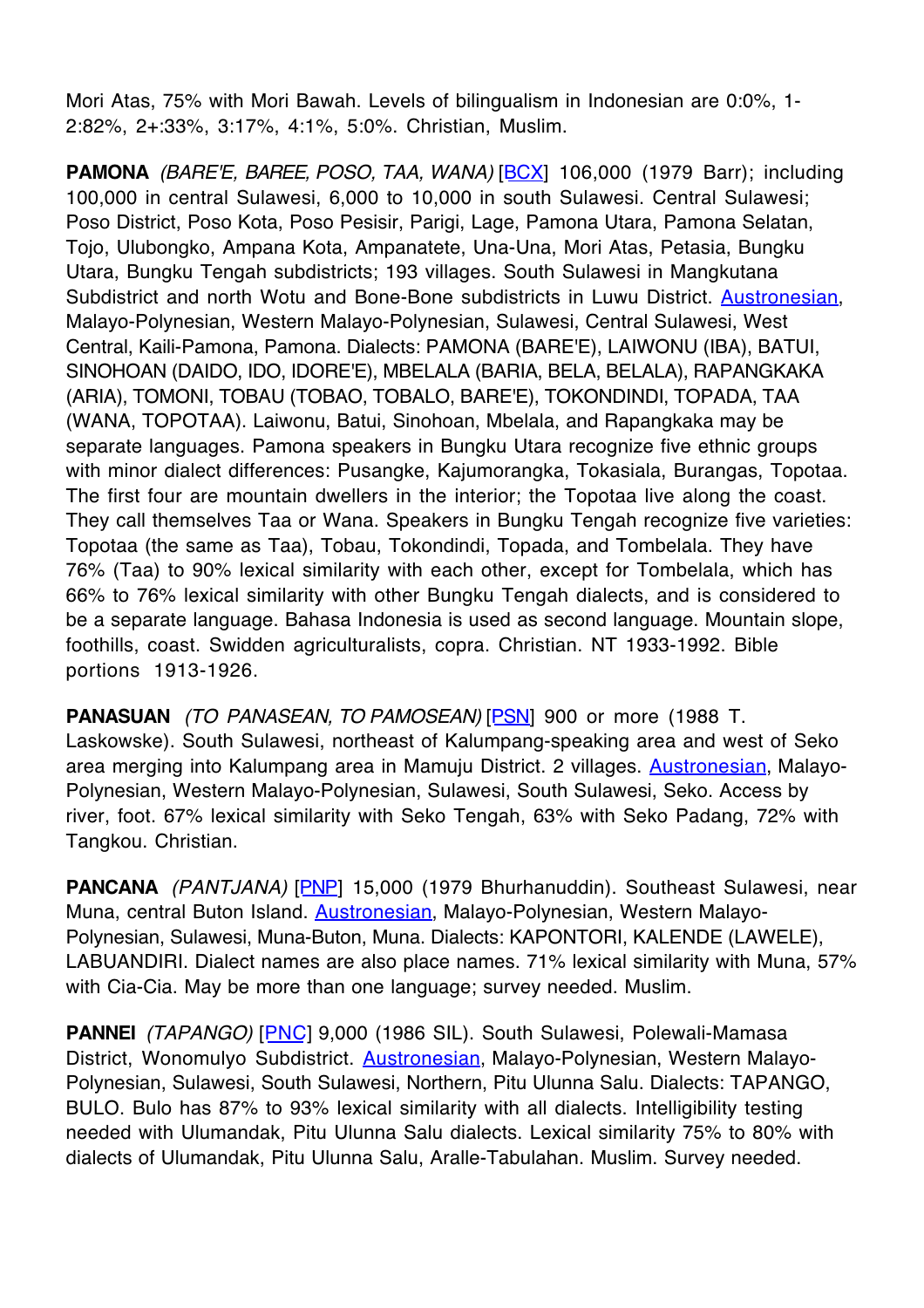**PENDAU** (NDAU, NDAOE, UMALASA) [UMS] 2,000 to 5,000 (1991 P. Quick SIL). Central Sulawesi, Balaesang Subdistrict, villages of Walandano and part of Sibayu, and Simatang Island; and Dampelas Sojol, Ampibabo, Sirenja, Tinombo subdistricts, close to and north of Tajio. Austronesian, Malayo-Polynesian, Western Malayo-Polynesian, Sulawesi, Central Sulawesi, West Central, Tomini. Muslim, Christian. Work in progress.

**PONOSAKAN** (PONASAKAN) [PNS] 3,000 (1981 Wurm and Hattori). Northeast Sulawesi around Belang. Austronesian, Malayo-Polynesian, Western Malayo-Polynesian, Sulawesi, Mongondow-Gorontalo, Mongondowic. 75% lexical similarity with Mongondow, 66% with Lolak. Muslim. Survey needed.

**RAHAMBUU** (WIAU, WIAOE) [RAZ] 5,000 (1991 SIL). Southeast Sulawesi, Kolaka District, Pakue Subdistrict, west coast north of the Kodeoha. **Austronesian**, Malayo-Polynesian, Western Malayo-Polynesian, Sulawesi, Central Sulawesi, West Central, Bungku-Mori-Tolaki, Tolaki. 87% lexical similarity between dialects, 75% with Kodeoha, 70% with Tolaki, Mekongga, and Waru; 54% with the Mori and Bungku groups. Muslim. Survey needed.

**RAMPI** (LEBONI, RAMPI-LEBONI, HA'UWA) [LJE] 8,000; 2,300 in South Sulawesi, 5,700 in Central Sulawesi (1991 SIL). South Sulawesi, 6 villages in an isolated mountain area of Masamba Subdistrict in Luwu District; also in Sabbang Limbong, Wotu, and Mangkutana subdistricts; and about 15 villages in Poso and Donggala districts of Central Sulawesi. Rato speakers have moved elsewhere. Austronesian, Malayo-Polynesian, Western Malayo-Polynesian, Sulawesi, Central Sulawesi, West Central, Kaili-Pamona, Pamona. Dialects: RAMPI (LAMBU), RATO. Access by foot and horse. Vigorous language use. Leboni is the prestige dialect. Mountain slope. Swidden agriculturalists. Christian, some Muslim.

**RATAHAN** (BENTENAN, PASAN) [RTH] 30,000 (1989). Northeastern section of the northern peninsula of Sulawesi, around Ratahan and to the southeast coast of the northern peninsula. Austronesian, Malayo-Polynesian, Western Malayo-Polynesian, Sulawesi, Sangir-Minahasan, Sangiric. Traditional religion, Christian. Selections 1994. Work in progress.

SALUAN, COASTAL *(LOINANG, LOINDANG, MADI)* [LOE] 74,000 (1979 Barr). East central Sulawesi; Luwuk, Balantak, Lamala, Buko, Totikum, Kintom, Batui, Pagimana, Bunta subdistricts; 136 villages. Loinang dialect is in the mountains. Austronesian, Malayo-Polynesian, Western Malayo-Polynesian, Sulawesi, Central Sulawesi, Eastern. The name 'Saluan' is preferred over 'Loinang' by the speakers. Related to Kahumamahon Saluan, Balantak, Andio. Muslim, traditional religion, Christian. NT in press (1996).

**SALUAN, KAHUMAMAHON** (INTERIOR SALUAN, KAHUMAMAHON) [SLB] 2,000 (1995 SIL). East central Sulawesi. Austronesian, Malayo-Polynesian, Western Malayo-Polynesian, Sulawesi, Central Sulawesi, Eastern. Related to Coastal Saluan, Balantak, Andio. Traditional religion, Christian. Bible portions. Work in progress.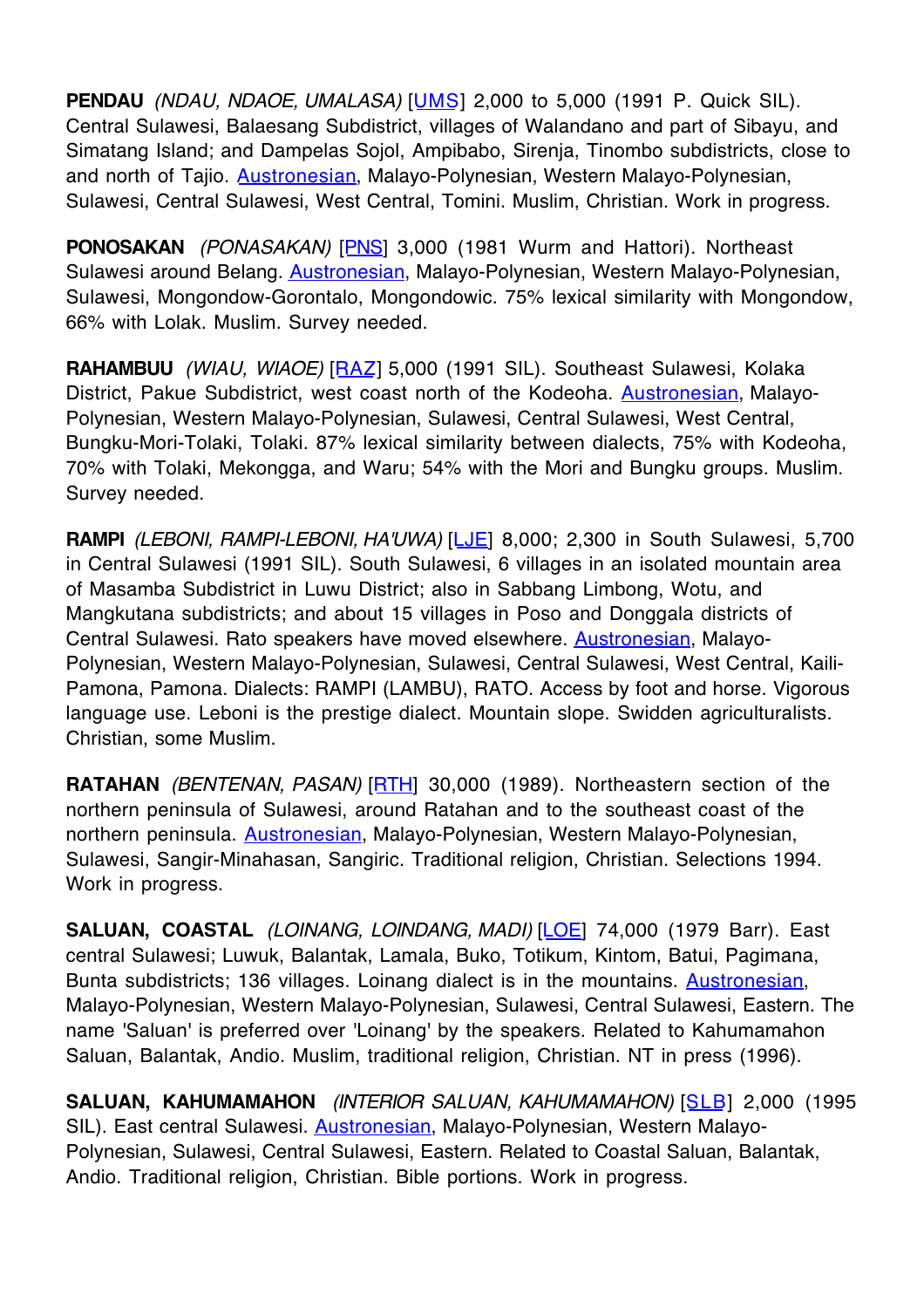**SANGIR** (SANGIHÉ, SANGIRESE, SANGI, SANGIH) [SAN] 200,000 in Indonesia (1995 Indonesian Consul, Davao, Philippines), including 50,000 Siau; 10,000 Tagulandang (1981); 55,000 in Philippines (1981); 255,000 in all countries. North Sulawesi, Great Sangir Island, and north Maluku. Also in Philippines. **Austronesian**, Malayo-Polynesian, Western Malayo-Polynesian, Sulawesi, Sangir-Minahasan, Sangiric. Dialects: SIAU, MANGANITU, TAMAKO, NORTH TABUKANG (TABUKANG, TABUKAN), SOUTH TABUKANG, CENTRAL TABUKANG, KANDAR, TARUNA, TAGULANDANG (TAHULANDANG). Christian, Muslim. NT 1883-1993. Bible portions 1875-1980.

**SARUDU** (DODA') [SDU] 4,000 (1990 SIL). South Sulawesi, south Pasangkayu District, Mamuju Subdistrict. Austronesian, Malayo-Polynesian, Western Malayo-Polynesian, Sulawesi, Central Sulawesi, West Central, Kaili-Pamona, Kaili. Dialects: NUNU', KULU (LARIANG). 75% lexical similarity with Uma, 80% with Benggaulu. They have contact with Bugis and Kaili speakers. Access by sea and foot. Lowland coastal swamp. Sago palm, fishermen. Muslim.

**SEDOA** (TAWAELIA, BARIA) [TVW] 600 (1979 Barr). East central Sulawesi, Lore Utara and Poso Pesisir subdistricts; villages of Sedoa, and parts of Tambarona and Pinedapa. Austronesian, Malayo-Polynesian, Western Malayo-Polynesian, Sulawesi, Central Sulawesi, West Central, Kaili-Pamona, Kaili. A distinct language; not a dialect of nearby Napu or Kaili. Vigorous language use. Christian. Survey needed.

**SEKO PADANG** (SEKO, WONO, SUA TU PADANG) **[SKX]** 5,000, of whom 2,300 are in the Seko area (1991 T. Laskowske SIL). South Sulawesi, northeast section of Limbong Subdistrict in Luwu District. About half the speakers have resettled in Palolo Valley of central Sulawesi. Austronesian, Malayo-Polynesian, Western Malayo-Polynesian, Sulawesi, South Sulawesi, Seko. Dialects: LODANG, HONO' (WONO). Many primary schools. Indonesian is used as second language. Vigorous language use. Sua Tu Padang is self name. Access by air, foot, and horse. Plains. Subsistence agriculturalists: coffee, wet rice, corn, cassava. They provide their own meat and fish. Altitude: 1,150 meters. Christian, Muslim. Work in progress.

**SEKO TENGAH** (SEKO, POHONEANG, PEWANEAN, PEWANEANG) [SKO] 2,500 (1995 SIL). Northern south Sulawesi, western part of Limbong Subdistrict along the Betue River. Austronesian, Malayo-Polynesian, Western Malayo-Polynesian, Sulawesi, South Sulawesi, Seko. Indonesian is second language. 71% lexical similarity with Seko Padang, 67% with Panasuan. Mountain slope, high plateau. Agriculturalists: dry rice, coffee, corn, cassava. Christian, Muslim.

**SELAYAR** (SALAYAR, SALAJAR, SALAYER, SILAJARA, SILADJA, SALEIER) [SLY] 90,000 (1983 SIL). South Sulawesi, Selayar Island. Austronesian, Malayo-Polynesian, Western Malayo-Polynesian, Sulawesi, South Sulawesi, Makassar. Access by road, ferry. 69% lexical similarity with Makassar. Vigorous language use. Indonesian is used as second language. Levels of bilingualism in Bugis, Indonesian are 0:28%, 1-2:51%, 3:17%, 4:4%, 5:0%. Mountain slope, coastal strip. Copra plantations, maize, cassava. Muslim, Christian.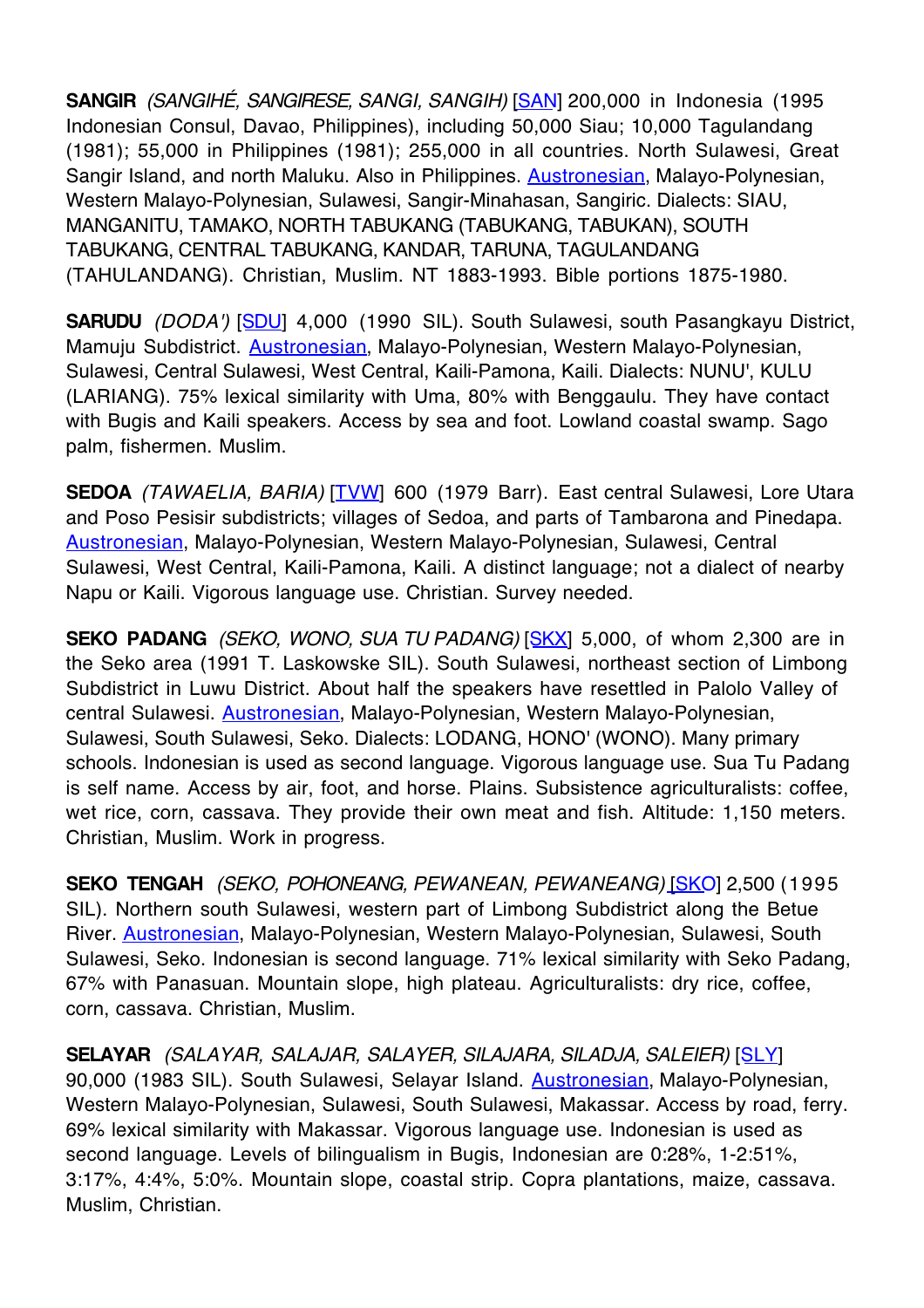**SUWAWA** (BUNDA, SUWAWA-BUNDA) [SWU] 10,000 (1981 Wurm and Hattori). Northeastern Sulawesi, around Suwawa and Pinogu, east of Gorontalo town and Lake Limboto. Austronesian, Malayo-Polynesian, Western Malayo-Polynesian, Sulawesi, Mongondow-Gorontalo, Gorontalic. Dialect: BUNDA. Separate language from Gorontalo. Muslim. Survey needed.

**TAE'** (RONGKONG, RONGKONG KANANDEDE, TO RONGKONG, LUWU, TORAJA TIMUR, EAST TORAJA, SADA, TOWARE, SANGANGALLA', TAEQ, TAE' TAE') [ROB] 250,000 (1992 SIL). South Sulawesi, southeast Limbong and Sabbang subdistricts of Luwu District. Also an enclave in Wasuponda, Nuha Subdistrict near the town of Soroako. Rongkong Atas is the upper river system in Limbong and in Seko Lemo. Rongkong Bawah is the lower river system in Sabbang. **Austronesian**, Malayo-Polynesian, Western Malayo-Polynesian, Sulawesi, South Sulawesi, Northern, Toraja-Sa'dan. Dialects: RONGKONG, NORTHEAST LUWU, SOUTH LUWU, BUA. 92% lexical similarity among dialects, over 86% with the northern dialects. 80% lexical similarity with Toraja-Sa'dan. Vigorous language use. Coastal plain, upland valleys. Agriculturalists: wet rice, coffee, vegetables. Rongkong Bawah is predominantly Muslim, Rongkong Atas has a Christian minority. Muslim over, Christian.

**TAJE** (PETAPA) [PEE] 400 (1981 R. McKenzie). Central Sulawesi, village of Tanampedagi in Ampibabo Subdistrict; also near Sipeso in Sindue Subdistrict. Austronesian, Malayo-Polynesian, Western Malayo-Polynesian, Sulawesi, Central Sulawesi, West Central, Tomini. Muslim. Survey needed.

**TAJIO** (KASIMBAR, TADJIO, TA'ADJIO, ADJIO) [TDJ] 18,000 (1991 R. McKenzie). Central Sulawesi; Ampibabo, Tinombo, and Sindue subdistricts; 21 villages or parts of villages. Austronesian, Malayo-Polynesian, Western Malayo-Polynesian, Sulawesi, Central Sulawesi, West Central, Tomini. Self name is Tajio. Kasimbar is the name of the main town. Muslim, Christian. Survey needed.

**TALAUD** (TALAUT, TALODDA) [TLD] 60,000 (1981 UBS). North Sulawesi, Talaud Islands northeast of the Sangihe Islands. Austronesian, Malayo-Polynesian, Western Malayo-Polynesian, Sulawesi, Sangir-Minahasan, Sangiric. Dialects: KABURUANG, SOUTH KARAKELONG (KARAKELONG, KARAKELANG), NENUSA-MAINGAS, ESSANG, ARANGKA'A, DAPALAN (RIUNG), AWIT, BEO, LIRANG (SALIBABU, SALEBABU). Christian. NT 1993.

**TALOKI** (TALUKI) [TLK] 500 (1995 SIL). Southeast Sulawesi, northwest coast Buton Island, Wakorumba Subdistrict, Maligano village, and possibly some on south Buton Island, Kapontori Subdistrict, Wakalambe village. Austronesian, Malayo-Polynesian, Western Malayo-Polynesian, Sulawesi, Central Sulawesi, West Central, Bungku-Mori-Tolaki. 77% lexical similarity with Kulisusu; 75% with Koroni; 66% with Wawonii, Bungku, Tulambatu; 65% with Moronene. Speakers are reported to have a high bilingualism in Muna. Muslim. Survey needed.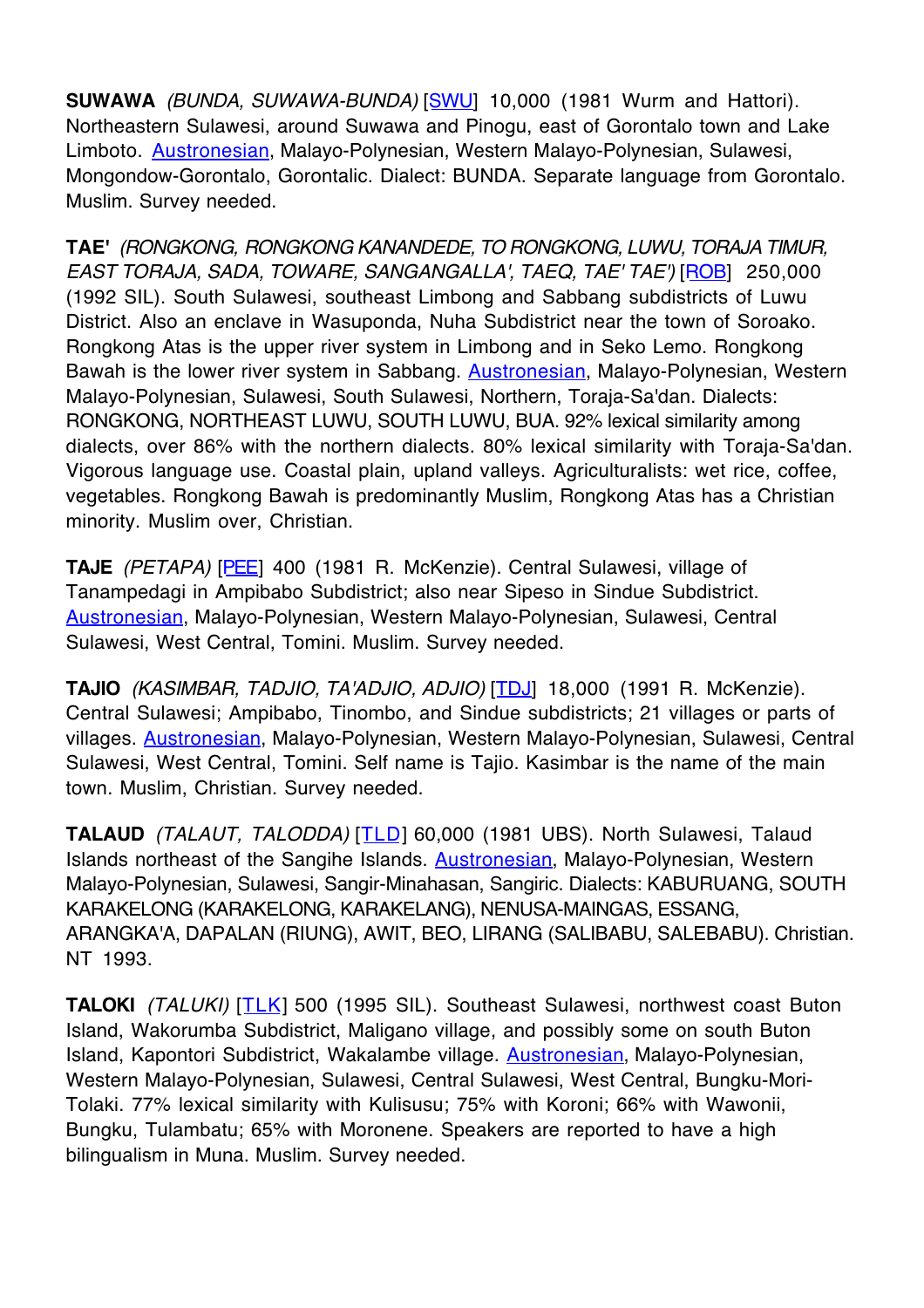**TALONDO'** [TLN] 500 speakers, 1 village (1986 SIL). Talondo and Pedasi villages, Mamuju District, Kalumpang Subdistrict. Austronesian, Malayo-Polynesian, Western Malayo-Polynesian, Sulawesi, South Sulawesi, Northern, Toraja-Sa'dan. 80% lexical similarity with Kalumpang. They claim to understand the Bone Hau dialect of Kalumpang, but Kalumpang speakers cannot understand Talondo'. May be in the Seko subgroup. Christian, Muslim. Survey needed.

**TOALA'** (TOALA, TOALA-PALILI, LUWU', TORAJA TIMUR, EAST TORAJA, SADA, TOWARE, SANGANGALLA') [TLZ] 30,000 (1983 SIL). South Sulawesi, Luwu District from Masamba to the southern tip of the district. Toala' dialect is from the foothills up to the divide. Palili' dialect is on a narrow coastal strip overlapping with Bugis Luwu. Austronesian, Malayo-Polynesian, Western Malayo-Polynesian, Sulawesi, South Sulawesi, Northern, Toraja-Sa'dan. Dialects: TOALA', PALILI'. Access by road and trail. 74% lexical similarity with Toraja-Sa'dan. Probably at least 4 dialects. Vigorous language use. Coastal plain, mountain slope. Copra plantations, swidden agriculturalists. Muslim. Survey needed.

**TOLAKI** (TO'OLAKI, LOLAKI, LALAKI, LAKI, KOLAKA, "NOIE", "NOIHE", "NEHINA", "NOHINA", "NAHINA", "AKIDO") [LBW] 281,000, including 230,000 Konawe, 50,000 Mekongga, 650 Asera, fewer than 100 Wiwirano, 200 Laiwui (1991 D. Mead SIL). Southeast Sulawesi, Kendari and Kolaka districts. Mekongga are in the Mekongga Mts. on the western edge of the group near Soroako. Austronesian, Malayo-Polynesian, Western Malayo-Polynesian, Sulawesi, Central Sulawesi, West Central, Bungku-Mori-Tolaki, Tolaki. Dialects: WIWIRANO, ASERA, KONAWE (KENDARI), MEKONGGA (BINGKOKAK), NORIO, KONIO, TAMBOKI (TAMBBUOKI), LAIWUI (KIOKI). Wiwirano has 88% lexical similarity with Asera, 84% with Konawe, 85% with Mekongga, 81% with Laiwui, 78% with Waru, 70% with Rahambuu and Kodeoha, 54% with the Mori and Bungku groups. Mekongga has 86% with Konawe, 80% with Laiwui. Intelligibility testing is needed with the dialects listed above, Mekongga, and Waru. Negative names are no longer in use. Wiwirano is spoken only by older people. Dictionary. Grammar. Muslim, Christian. Selections 1947. Work in progress.

**TOLITOLI** (TONTOLI, TOTOLI, GAGE) [TXE] 28,000 (1991 D. Andersen SIL). Central Sulawesi, Tolitoli Utara, Galang, Baolan, Dondo, subdistricts on the north coast; 29 villages or parts of villages. Austronesian, Malayo-Polynesian, Western Malayo-Polynesian, Sulawesi, Central Sulawesi, West Central, Tomini. Muslim. Survey needed.

**TOMADINO** [TDI] 600 (1991 D. Mead SIL). Central Sulawesi, Bungku Tengah Subdistrict, Sakita village on the east coast, outskirts of Bungku town. Austronesian, Malayo-Polynesian, Western Malayo-Polynesian, Sulawesi, Central Sulawesi, West Central, Bungku-Mori-Tolaki, Mori. 71% lexical similarity with Bahonsuai, 68% with Mori Atas, Mori Bawah, and Padoe. People use Bungku as mother tongue. Coastal. Muslim. Survey needed.

**TOMBELALA** [TTP] 1,100 (1995 SIL). Central Sulawesi, Bungku Tengah Subdistrict, 4 villages. Austronesian, Malayo-Polynesian, Western Malayo-Polynesian, Sulawesi, Central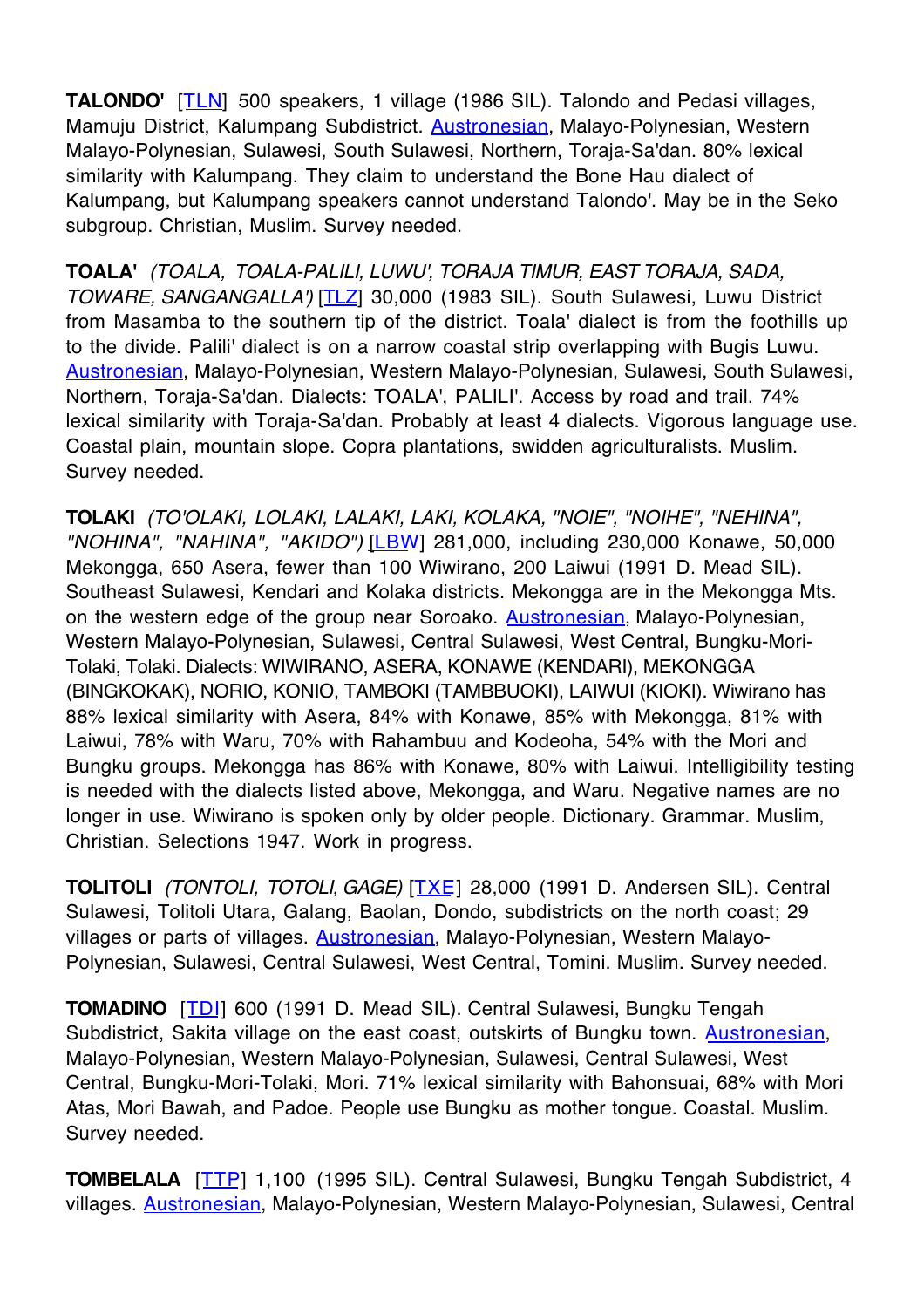Sulawesi, West Central, Kaili-Pamona, Pamona. Speakers consider themselves part of Pamona, but have 66% to 76% lexical similarity with other Pamona dialects, and 38% with Bungku. Bahasa Indonesia is used as second language. Muslim. Survey needed.

**TOMBULU** (TOMBULU', TOMBULA, TOUMBULU, TOMBALU, MINAHASA, MINHASA) [TOM] 60,000 (1981 Wurm and Hattori). Northeastern Sulawesi, around Tanawangko and Tomohon. Austronesian, Malayo-Polynesian, Western Malayo-Polynesian, Sulawesi, Sangir-Minahasan, Minahasan. Dialects: TARATARA, TOMOHON. Closest to Tondano and Tonsea. Traditional religion, Christian. Bible portions 1933. Survey needed.

**TOMINI** (TIADJE, TIALO) [TXM] 42,000 (1992 D. Andersen). Central Sulawesi; Moutong, Tomini, Tinombo subdistricts along Tomini Bay; 42 villages. Austronesian, Malayo-Polynesian, Western Malayo-Polynesian, Sulawesi, Central Sulawesi, West Central, Tomini. Muslim. Survey needed.

**TONDANO** (TONDANOU, TOLOU, TOLOUR, TOULOUR) [TDN] 92,000 in Indonesia (1981 Wurm and Hattori); 20 to 25 in USA. Northeastern Sulawesi around Tondano and to the southeast coast of the northern peninsula. Also USA. Austronesian, Malayo-Polynesian, Western Malayo-Polynesian, Sulawesi, Sangir-Minahasan, Sangiric. Dialects: TONDANO, KAKAS (KA'KAS), REMBOKEN. Closest to Tombulu and Tonsea. Christian. Work in progress.

**TONSAWANG** (TOMBATU) [TNW] 20,000 (1981 Wurm and Hattori). Northeastern Sulawesi around Tombatu. Austronesian, Malayo-Polynesian, Western Malayo-Polynesian, Sulawesi, Sangir-Minahasan, Minahasan. Christian. Survey needed.

**TONSEA** (TONSEA') [TXS] 90,000 (1989). Northeastern tip of Sulawesi. Austronesian, Malayo-Polynesian, Western Malayo-Polynesian, Sulawesi, Sangir-Minahasan, Sangiric. Dialects: MAUMBI, AIRMADIDI, LIKUPANG, KAUDITAN, KALABAT ATAS. Traditional religion, Christian. Selections 1990. Survey needed.

**TONTEMBOAN** (TOMPAKEWA, TOUNTEMBOAN, PAKEWA) [TNT] 150,000 (1990). Northeastern coast of Minahasa Peninsula from Sonder to around Motoling and Tompasobaru. Austronesian, Malayo-Polynesian, Western Malayo-Polynesian, Sulawesi, Sangir-Minahasan, Minahasan. Dialects: LANGOAN, TOMPASO (MAKELAI, MAKELA'I-MAOTOW), SONDER (MATANAI, MATANA'I-MAORE'). Christian. Bible portions 1852. Work in progress.

**TOPOIYO** [TOY] 2,000 (1988 T. Laskowske). South Sulawesi, Budong-Budong Subdistrict in Mamuju District, inland along Budong-Budong River. Austronesian, Malayo-Polynesian, Western Malayo-Polynesian, Sulawesi, Central Sulawesi, West Central, Kaili-Pamona, Kaili. Vigorous language use. Access by river, road. 66% lexical similarity with Sarudu and Da'a, 56% with Ledo, 54% with the Parigi dialect of Kaili. Recent settlers from elsewhere and rubber plantation development have brought new language contacts. Riverine. Swidden agriculturalists, rubber plantation workers. Muslim. Survey needed.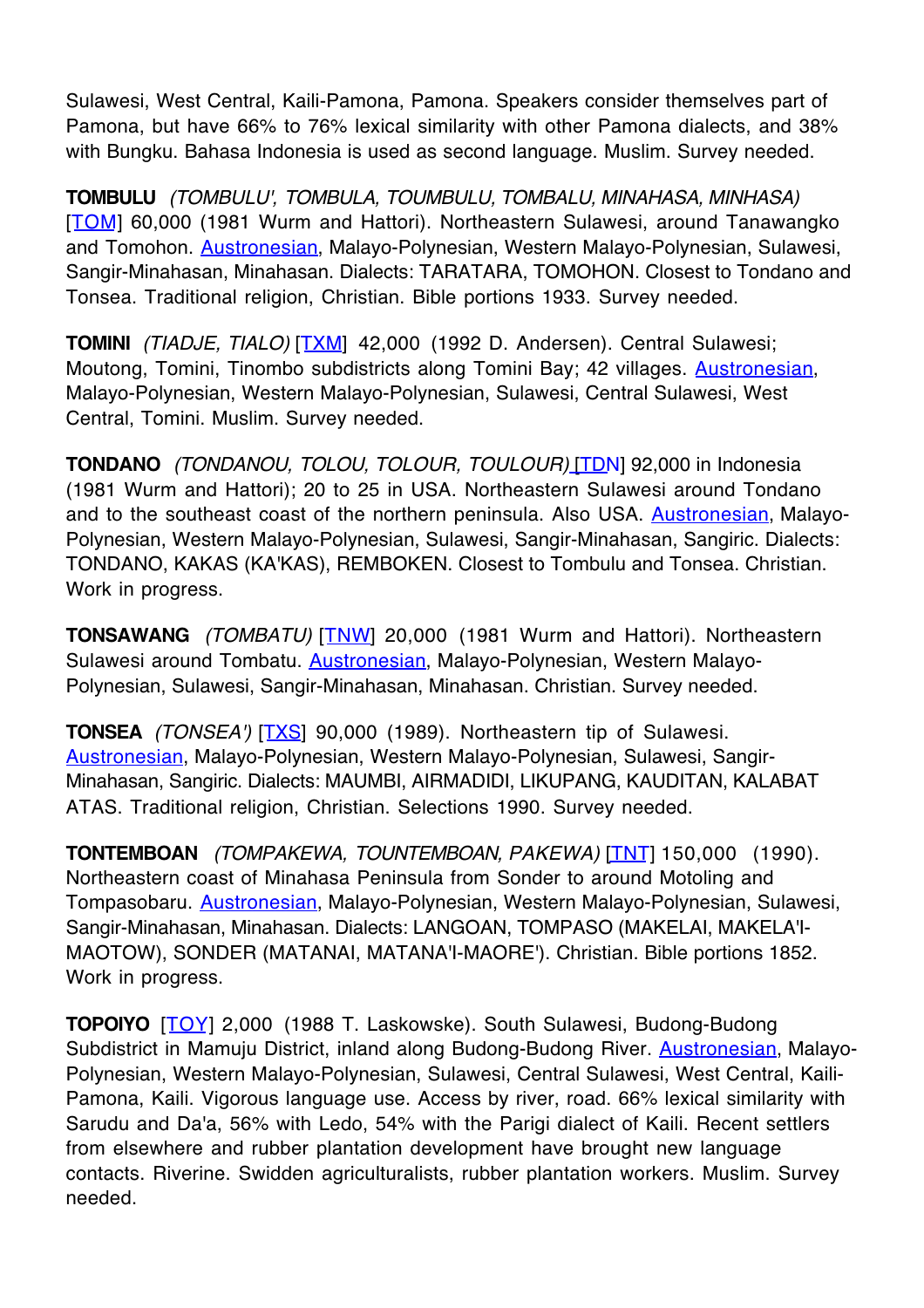**TORAJA-SA'DAN** (SA'DAN, SADAN, SADANG, TORAJA, TORADJA, TAE', TA'E, SOUTH TORAJA, SA'DANSCHE) [SDA] 500,000 (1990 UBS). South Sulawesi, Tana Toraja District with large enclaves in Luwu District. Several thousand also in Ujung Pandang city. Also on west coast of southeast Sulawesi in Kolaka and Wundulako districts. Austronesian, Malayo-Polynesian, Western Malayo-Polynesian, Sulawesi, South Sulawesi, Northern, Toraja-Sa'dan. Dialects: MAKALE (TALLULEMBANGNA), RANTEPAO (KESU'), TORAJA BARAT (WEST TORAJA, MAPPA-PANA). Access by road. Rantepao is prestige dialect. River valleys. Agriculturalists: wet rice, coffee. Christian over, some traditional religion, Muslim. Bible 1960-1995. NT 1951-1989. Bible portions 1933-1948.

**TUKANGBESI NORTH** (WAKATOBI) [KHC] 120,000 including 60,000 in Maluku (1995 SIL); several hundred in Singapore. Northern islands of Tukangbesi Archipelago, Kaledupa and Wanci, off Southeast Sulawesi; several hundreds in Singapore and Baubau city; on Bacan, Taliabu, Mongole, Buru, Sulabesi, Seram, and Ambon islands in Maluku; Irian Jaya; and Sumbawa. **Austronesian**, Malayo-Polynesian, Western Malayo-Polynesian, Sulawesi, Muna-Buton, Tukangbesi-Bonerate. Dialects: KALEDUPA (KAHEDUPA), WANCI (WANJI, WANTJI, WANJE, WANGI- WANGI). 80% lexical similarity between Kaledupa and Wanci; they may be separate languages. 70% to 75% with Tukangbesi South, 48% with Lasalimu, 47% with Cia-Cia, 40% with Kamaru, an average of 35% with other nearby languages. Muslim. Survey needed.

**TUKANGBESI SOUTH** (TUKANG-BESI, WAKATOBI) [BHQ] 130,000 including 100,000 in Maluku (1995 SIL). Southern islands of Tukangbesi archipelago, (Binongko and Tomea islands) off the southeast Sulawesi; Taliabu, Mongole, Sulabesi, Buru, Seram, Ambon, and Alor islands in Maluku; Bonerate dialect in Bonerate, Madu, Kalaotoa, and Karompa islands in Selayar District, South Sulawesi; numerous settlements throughout western Irian Jaya. **Austronesian**, Malayo-Polynesian, Western Malayo-Polynesian, Sulawesi, Muna-Buton, Tukangbesi-Bonerate. Dialects: BINONGKO, TOMEA (TOMIA). Binongko has 85% lexical similarity, with Tomea 81% with Bonerate, Tomea 79% with Bonerate. 70% to 75% with Tukangbesi North, 48% with Cia-Cia, 49% with Lasalimu, average of 35% with other nearby languages. Muslim.

**ULUMANDA'** (ULUMANDAK, OELOEMANDA, ULUNDA, TUBBI, BOTTENG-TAPPALANG, AWO-SUMAKUYU, KADO) [ULM] 30,000 including 18,000 in Polmas and Majene (1986 SIL). South Sulawesi, Majene, Mamuju, and Polewali-Mamasa districts. **Austronesian**, Malayo-Polynesian, Western Malayo-Polynesian, Sulawesi, South Sulawesi, Northern, Pitu Ulunna Salu. Dialects: SONDOANG, TAPPALANG, BOTTENG. About 6 dialects. Intelligibility testing needed among dialects and between other related languages (Aralle-Tabulahan, Pannei, Pitu Ulunna Salu). Lexical similarity 75% to 80% with dialects of Pitu Ulunna Salu, Aralle-Tabulahan, Pannei. Muslim.

**UMA** (PIPIKORO, UMA ARIA, OEMA) [PPK] 20,000, including 15,000 in the region, 5,000 outside (1990 M. Martens SIL); 500 in Benggaulu (1990 SIL). The valley of the Koro-Lariang River in central Sulawesi; Kulawi Subdistrict; 32 villages. Bana dialect in south Sulawesi, enclave within the Seko Padang dialect area, Kabupaten Luwu. Benggaulu is in south Sulawesi, south Pasangkayu District, Mamuju Subdistrict.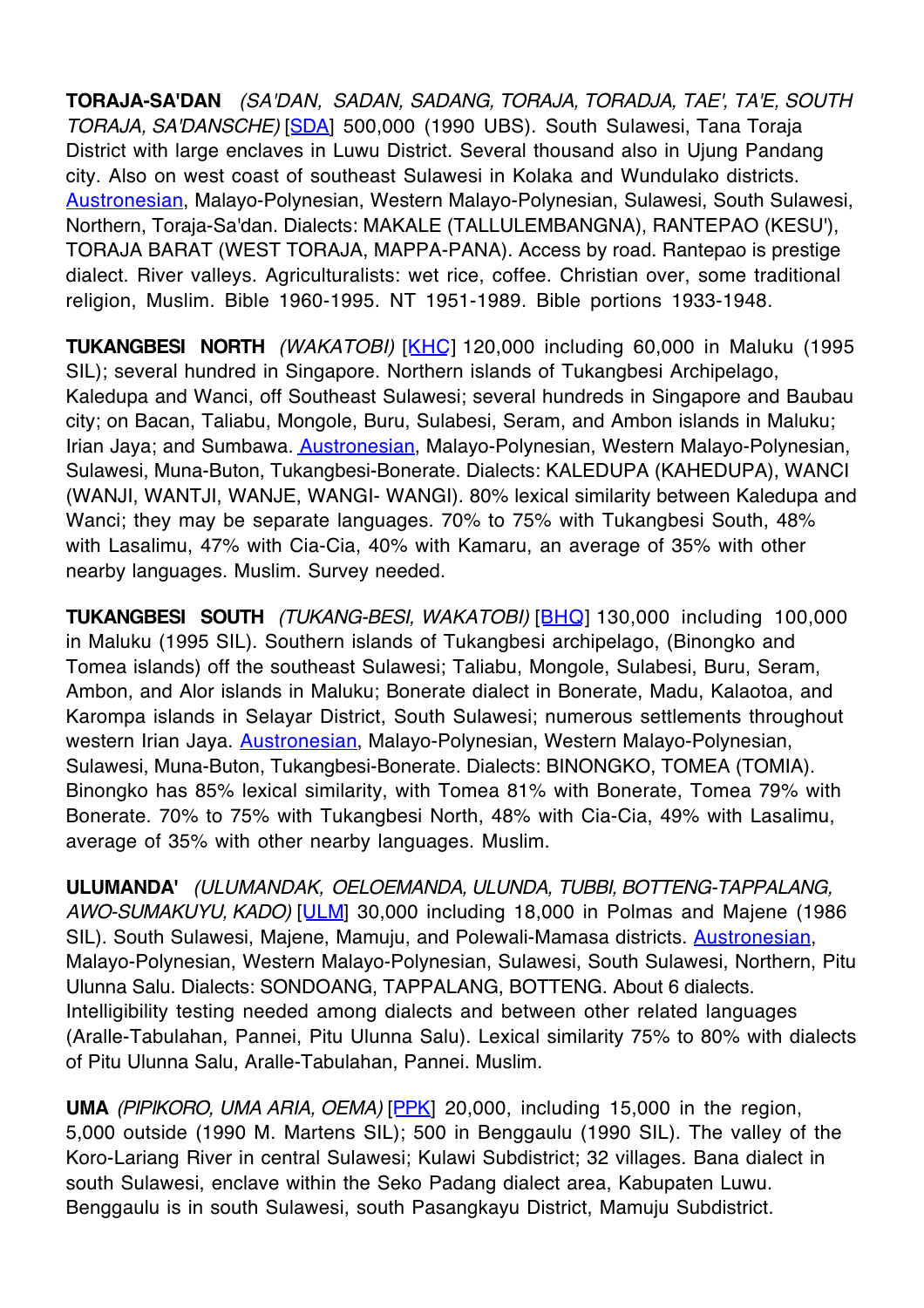Austronesian, Malayo-Polynesian, Western Malayo-Polynesian, Sulawesi, Central Sulawesi, West Central, Kaili-Pamona, Kaili. Dialects: BANAHU (ARIA), KANTEWU (BENGGAULU), PEANA, TOLEE', WINANTU-GIMPU, TOBAKU (DOMPA, OMPA), BANA. Access to Benggaulu by sea and foot, to other dialects by road and foot. Sarudu may be inherently intelligible with Uma. Grammar. Swidden agriculturalists. Christian over, Muslim (Benggaulu). Bible portions 1984-1989. Work in progress.

**WARU** (MOPUTE, MAPUTE) [WRU] 350 (1991 SIL). Southeast Sulawesi, Kendari District, Asera Subdistrict, Mopute village by the Lindu River. **Austronesian**, Malayo-Polynesian, Western Malayo-Polynesian, Sulawesi, Central Sulawesi, West Central, Bungku-Mori-Tolaki, Tolaki. Dialects: WARU, LALOMERUI. Waru dialect has 86% lexical similarity with Lalomerui, 79% with Tolaki dialects and Mekongga, 70% with Rahambuu and Kodeoha, 54% with the Mori and Bungku groups. Intelligibility testing is needed with Tolaki. Muslim. Survey needed.

**WAWONII** (WOWONII) [WOW] 22,000, including 14,000 Wawonii, 7,500 Menui (1991 D. Mead SIL). Southeast Sulawesi, Wawonii and Menui islands near Kendari. Austronesian, Malayo-Polynesian, Western Malayo-Polynesian, Sulawesi, Central Sulawesi, West Central, Bungku-Mori-Tolaki, Bungku. Dialects: WAWONII, MENUI. 75% lexical similarity with Bungku and Tulambatu; 66% with Taloki, Kulisusu, and Koroni; 65% with Moronene. Muslim. Survey needed.

**WOLIO** (BAUBAU, BUTON, BUTUNG, BUTONESE, BOETONEEZEN) [WLO] 25,000 t o 35,000 (1990). Southwestern part of Buton Island in Bau-Bau and surrounding communities, southeast Sulawesi. Austronesian, Malayo-Polynesian, Western Malayo-Polynesian, Sulawesi, Muna-Buton, Buton. Wolio is the former court language of the Sultan at Baubau and a few surrounding communities, and formerly used by the nobility in the region. Official regional language. It had an Arabic based script. The name 'Buton' is usually used generically inside southeast Sulawesi to refer to Wolio; outside southeast Sulawesi it refers to people from southeast Sulawesi, or is sometimes confused with Bajau people as sailors. 61% lexical similarity with Cia-Cia, 60% with Masiri and Lantoi. Dialect survey is needed in south and central Buton, Bungi, Sorawolio, Kapontori, Pasar Wajo, Sampolawa, Betoambari, and Batauga districts. Trade language. Muslim.

**WOTU** [WTW] 5,000 (1987 C. and B. D. Grimes SIL). South Sulawesi, town of Wotu, Wotu Subdistrict, Luwu District. Austronesian, Malayo-Polynesian, Western Malayo-Polynesian, Sulawesi, Muna-Buton, Buton. Access by road. Bugis-Luwu is the dominant language. 58% lexical similarity with Wolio, 53% with Barang-Barang (Laiyolo), average 43% with South Sulawesi Group, 43% with Kaili-Pamona Subgroup, 41% with Seko Padang, 39% with Tae' Luwu, 36% to 43% with Bungku-Mori-Tolaki Subgroup, 37% with Toraja-Sa'dan, 33% with Bugis, 31% with Rampi, 25% with Lemolang. Bugis and Indonesian used as second languages. Levels of bilingualism in Wotu, Indonesian are 0:0%, 1:8%, 2:83%, 3:9%, 4:0%, 5:0%. Muslim.